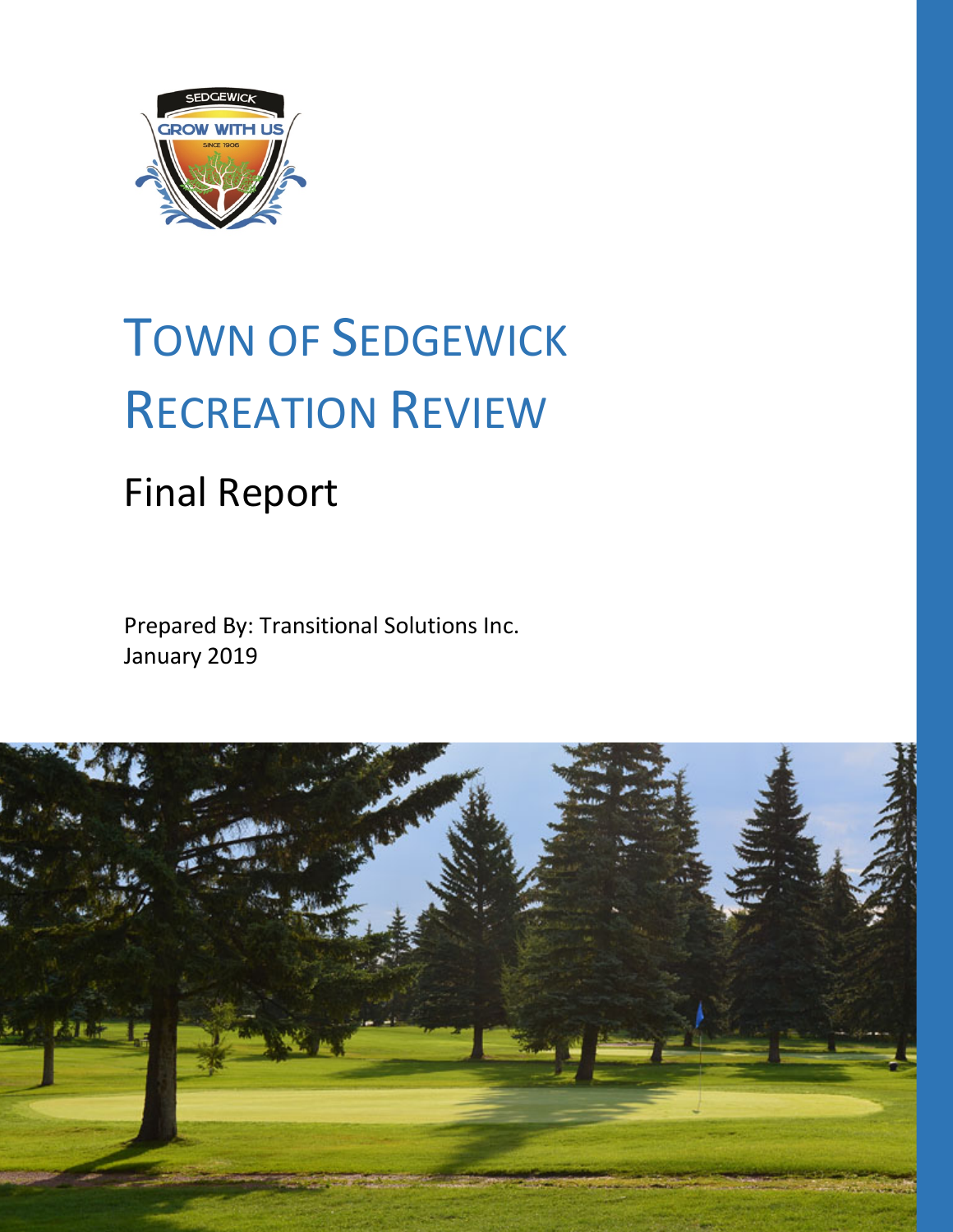# **Table of Contents**

| Ι.   |  |
|------|--|
|      |  |
|      |  |
|      |  |
| II.  |  |
|      |  |
|      |  |
|      |  |
|      |  |
| III. |  |
|      |  |
|      |  |
|      |  |
|      |  |
|      |  |
|      |  |
|      |  |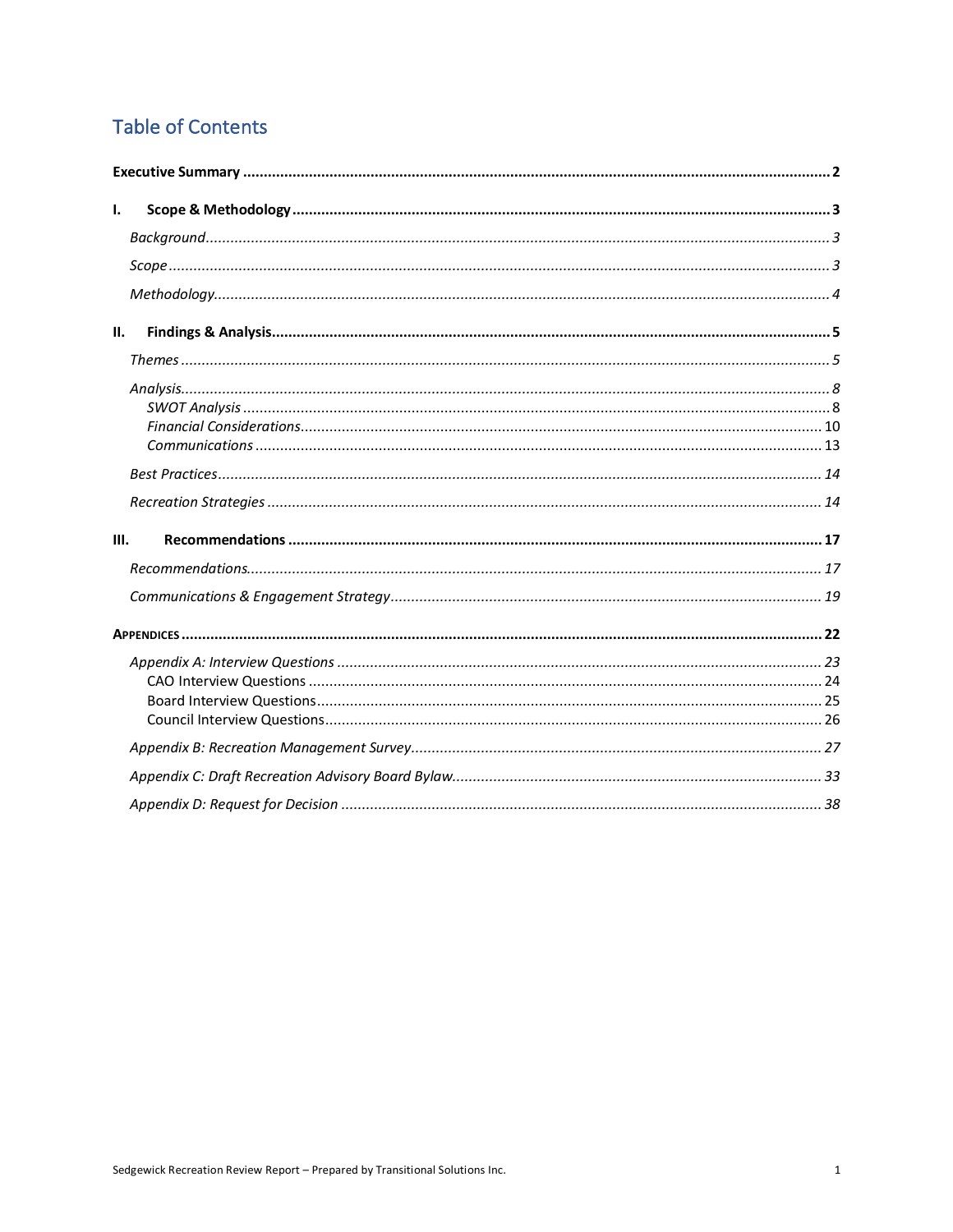# Executive Summary

The Town of Sedgewick Council has identified recreation as a strategic priority due to its potential to drive success and growth in the community. This combined with recent concerns regarding the management of Town-owned recreation facilities and the Town's associated liability, prompted Council to approve hiring a consultant to complete a recreation management review for the Town. Transitional Solutions Inc. (TSI) was contracted by the Town in late November 2018 and was tasked with examining the operations and management of the Sedgewick Community Hall, Sedgewick Golf Course, Sedgewick Lake Park Campground, and the Wild Rose Co-op Recreation Centre.

TSI's consultant team took a multifaceted and consultative approach to this project by reviewing all background documentation, interviewing all key stakeholders (including the CAO, Council and each recreation society), completing a SWOT and financial analysis, and carrying out a best practices survey. From this process, TSI was able to gather the data needed to assess and develop recommendations for the management of recreation facilities in Sedgewick going forward. The following Report details all findings, analysis, and recommendations arising from this process. Also included are a draft Request for Decision for Council to enact the recommendations of this Report, and a Bylaw associated with the suggested level of recreation management.

The key theme heard in all feedback was that Town Administration, Council, and the recreation societies operating the facilities can do a lot more to improve collaboration and communication among all parties. This would help to improve organizational issues around event scheduling and marketing, increase volunteerism for big events such as concerts, attract more volunteers to sit on the recreation boards themselves, and achieve efficiencies in human resources, fundraising and more. In addition, it was clear that the societies' volunteers have a lot of pride in the services they provide their community and have been successful in generating sufficient revenues to offset their operating costs.

The Report presents five potential levels of recreation management for consideration in the management of the Town's recreation facilities moving forward, ranging from the Status Quo to full management of recreation facilities by the Town. At this time, TSI recommends proceeding with level two and level three. Level 2 envisions the hiring of a full-time or part-time permanent recreation coordinator position. This combined with Level 3, the transition of the Recreation Board from being operational to advisory and supporting all facilities, will allow the Town a greater level of oversight while still allowing the societies to play a major role in operating each facility. This recommendation is in line with the practices of other municipalities of a similar size.

However, prior to the implementation of any change to recreation management, TSI has recommended that a consultation process occur with the societies currently operating the facilities and with the public/facility users. This will necessitate releasing the TSI Recreation Review Report publicly as well as allowing time and approving additional resources for the implementation of a communications and engagement strategy. This step is critical to implementing a solution that will meet the community's needs, is well-received by key stakeholders, and has a smoother transition process.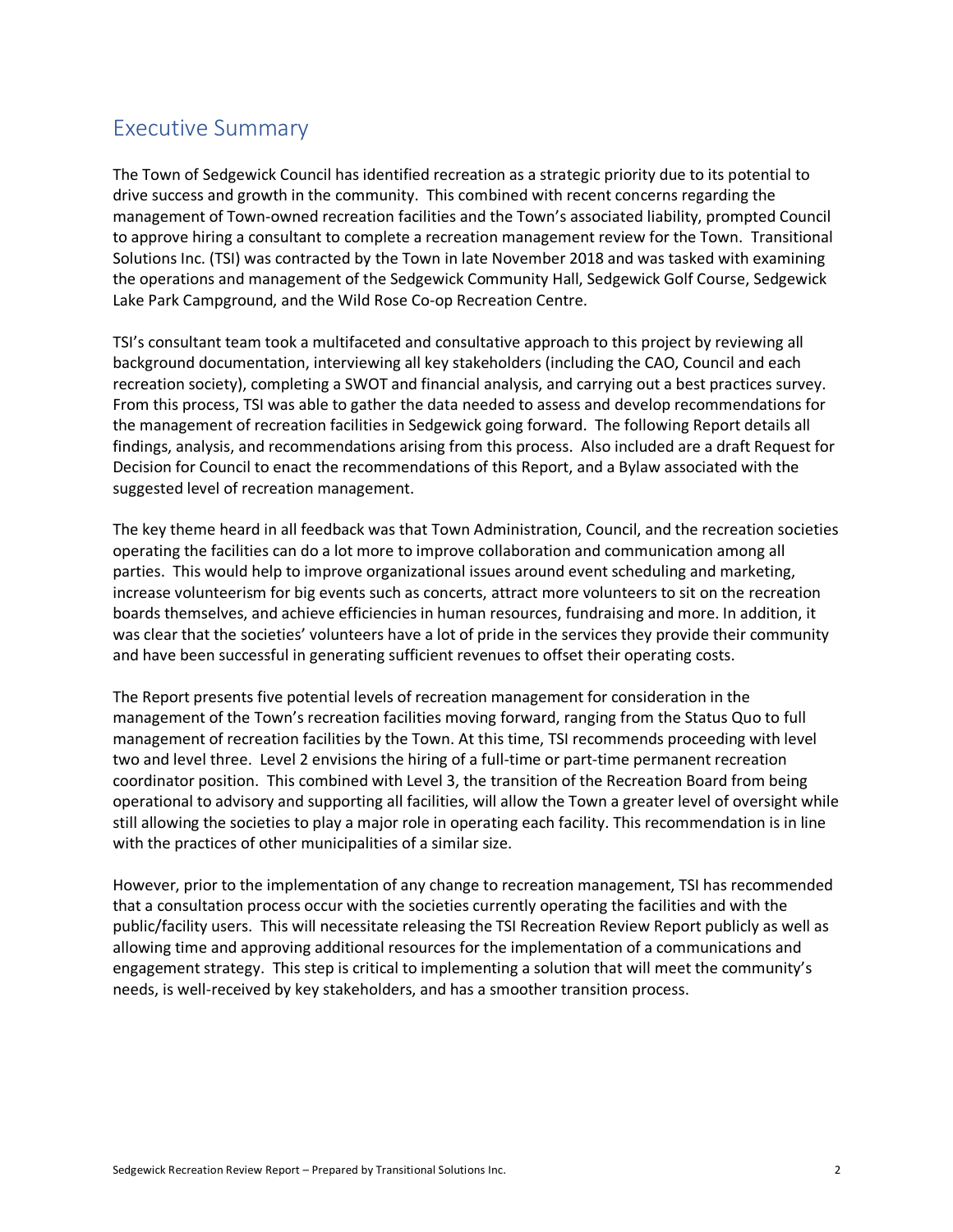# I. Scope & Methodology

#### **Background**

In late November 2018, the Town of Sedgewick requested Transitional Solutions Inc. (TSI) to submit a proposal to conduct a recreation review of the operation and management of four different recreation facilities in the Town. The request for proposal was the result of concerns raised by the Town's Council regarding the overall management of these facilities, the Town's accountability/liability in their management, and how these facilities could better collaborate to achieve efficiencies and generate growth for the municipality. TSI was hired to complete a comprehensive review of the management of the recreation facilities that considered best practices in recreation from across Alberta, and placed importance on engaging all relevant stakeholders. The Project commenced in early December with a desired completion date and presentation to Council on January 24, 2019.

The recreation facilities included for consideration as part of the Project are the:

- Sedgewick Community Hall,
- Wild Rose Co-op Recreation Centre,
- Sedgewick Golf Course, and
- Sedgewick Lake Park Campground.

Each of the four facilities identified for the recreation review are owned by the Town of Sedgewick but managed and operated by a different non-profit society, including the:

- Recreation Board,
- Lake Park Board,
- Golf Club Committee, and
- Community Hall Committee.

The Recreation Board has been established by bylaw but the remaining organizations only have an informal association with the Town.

#### Scope

The Project consisted of four phases:

- 1. Phase One Project Initiation & Planning
- 2. Phase Two Research & Consultation
- 3. Phase Three Report Development
- 4. Phase Four Presentation & Close Out

Within Phase Two three specific tasks were required:

- 1. Review background information and documentation;
- 2. Assess best practices; and
- 3. Seek input from Stakeholders.

Council elected to proceed with an engagement plan for the Project that involved interviews with:

- 1. The Chief Administrative Officer (CAO) for the Town,
- 2. Town Council, and
- 3. Each of the four Boards identified above.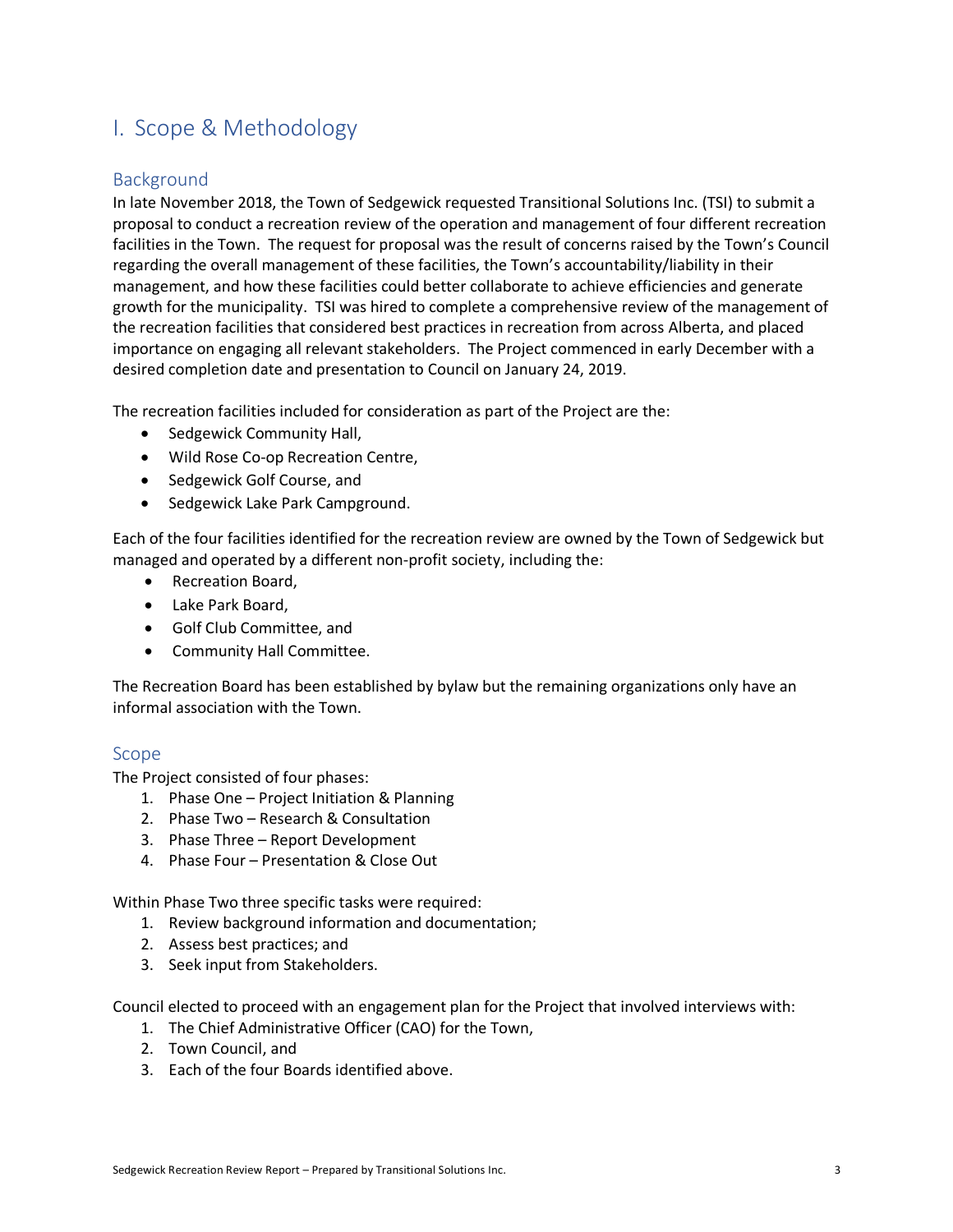Upon completion of these activities, a report was compiled outlining our findings and recommendations on the management of recreation in the Town of Sedgewick. In addition to these, TSI has provided a high-level communication & engagement strategy on how Council could proceed with implementation of the recommendations contained herein, as well as a draft Request for Decision and Bylaw for the recommended option. An electronic version as well as a printed version, of the Report are to be provided.

#### Methodology

With the primary focus being interviews with Council, the four Boards, and the CAO, the consultants were dedicated to ensuring that each group interviewed had a fair and reasonable amount of time to respond to questions as well as share any thoughts they had on the management and operation of their facilities.

Interview questionnaires (Appendix A) were developed and used as the basis for the interviews. Different sets of questions were asked to the Boards, Council, and the CAO to reflect their different roles and perspectives. On December 20 and 21, 2018 the Consultants conducted six interviews involving 20 individuals from each of the three stakeholder groups.

In addition to the interviews, background documentation (e.g. Articles of Incorporation for the Boards; Strategic Plans; Master Plans; operational and capital budgets; financial statements; and organizational charts, previous recreation planning, etc.) were reviewed. TSI also completed a best practice analysis that surveyed other towns and villages in Alberta with populations of 700-1000 people. This analysis looked at how many facilities each community has, how many are owned by the municipality, and how they are operated.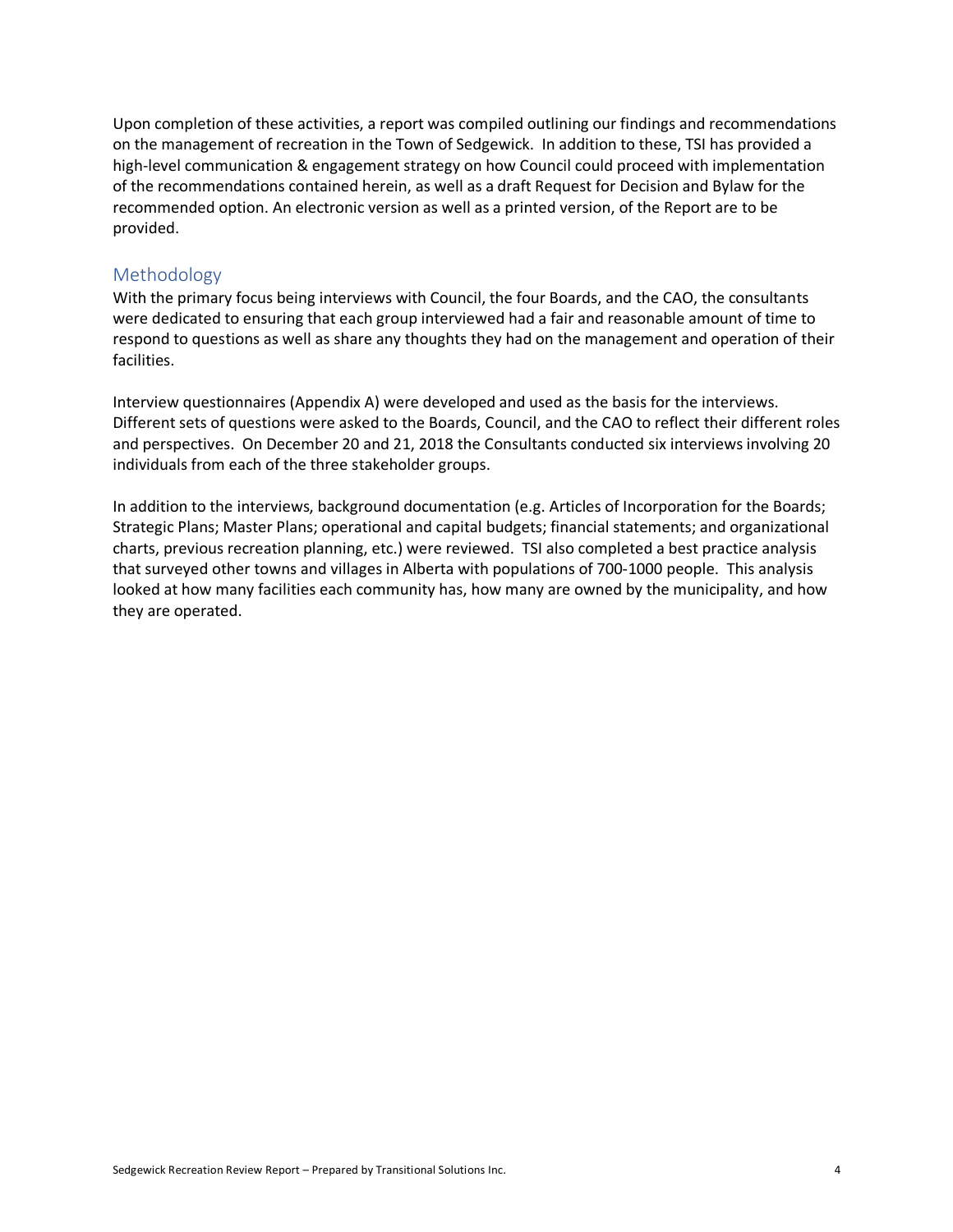# II. Findings & Analysis

#### Themes

Our assessment of the operation and management of the Town-owned facilities is based on what we heard, what we saw, and what we reviewed. We have categorized our findings into five themes.

As part of our due diligence, TSI also reached out to one accountant who was involved in preparing various financial statements for one of the boards.

#### **1. Organizational Issues**

- Lack of communication between groups is prevalent. Multiple events occur back to back to back. Many felt that it would be great if activities and events could be better coordinated. This is something the Town could help with.
- New people to the community do not know where to look for information or how to find out what is going on. Much more could be done to market community activities and events.
- Use of social media, Facebook accounts, a community program calendar, Town newsletters, creating new webpages, and linking existing ones would be very helpful for residents to see all community events in one location.
- There is little collaboration between groups. More could/should be done when scheduling special events. If all groups within the Town knew what the other groups were up to that would assist everybody in their annual planning.
- The Town is now hosting concerts in the Recreation Center. The concerts require a large amount of volunteer support. Currently, the Town offers funding to local groups to assist with the concerts, such as using volunteer firefighters as security. The boards would like to be more involved with the concerts. They feel they can add value to event planning and execution, if there were increased communications with the Town.

#### **2. Work Practices**

- Efforts to share human resources that conduct the day-to-day operations has not been a priority. Employees at each facility require a different set of skills.
- The Town tried to hire someone to assist with workloads. This did not go over particularly well, and the person was released by the Town.
- The Town does assist in specified areas, including: the Lake Park Board as it relates to the pool/spray park with respect to water testing; and the Hall Board as it relates to bookings, filing financial returns.
- Job descriptions are not readily available or clear.
- It was not clear if Occupational Health and Safety and safety plans were created or used.
- Some workers do not have the necessary disposition and/or skills to effectively and efficiently discharge their duties. Employee orientations are something that volunteer boards struggle with.
- Grants constitute a major source of revenue for organizations. This is something that many volunteers do not do well. Many felt they could use help from the Town when it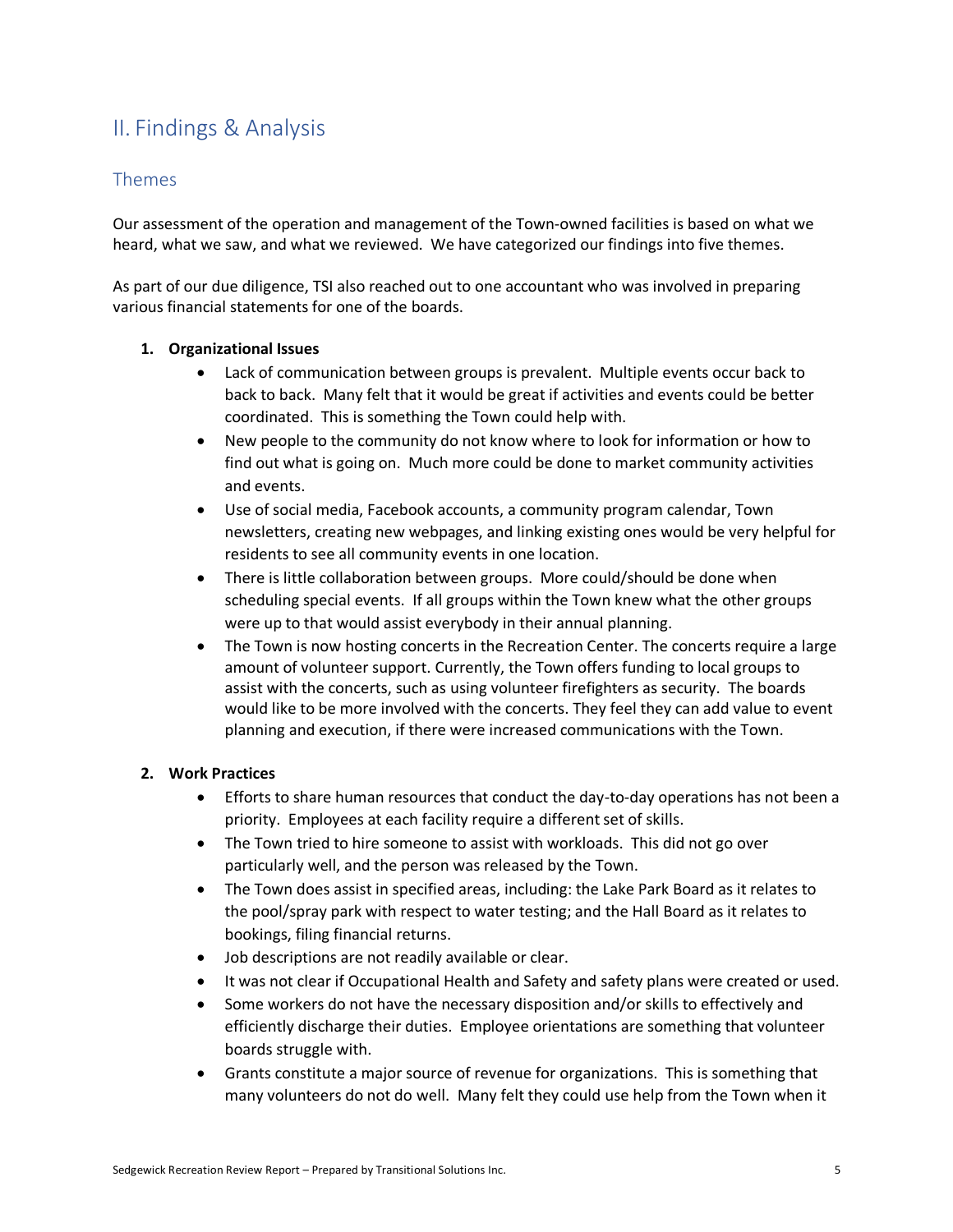comes to accessing different grant programs as well as putting together the applications.

- Fundraising and marketing efforts vary from group to group. Generally, this was heard to be a weakness of the Boards.
- The Town CAO has had little interaction/communication with the various Boards.
- The Boards are operating Town owned facilities with little to no Town oversight (the Hall is an exception to this).

#### **3. Culture**

- There was a sense of ownership by the volunteer boards that the facilities they are looking after were theirs. They do not want or need any interference from the Town and their preference is for the Town to let the Board look after things.
- The relationship with the Town is not very good. The previous Administration were more of a hinderance than a help.
- The four recreation boards are a big cultural and social hub for the community. Many volunteers have served many years on their respective board. In fact, many individuals are serving on multiple boards and/or committees and are willing to continue to volunteer.
- The four boards take a lot of pride in their respective areas. They contribute a significant amount of volunteer hours to make sure they are successful.
- The recruitment of new volunteers is difficult. Some attributed this to volunteer burnout; others felt new people were discouraged because they were new to the community and/or did not have a lot of volunteer or subject matter experience.
- No support exists for the groups to function under one umbrella. Moreover, they feel it would be a mistake to remove the boards.
- Lack of communication between groups is common place and this is one area identified for improvement, along with better marketing and use of social media/webpages, and some additional financial support.

#### **4. Financial**

- The Town has included within its insurance policy, coverage for the four facilities operated by the Boards.
- All four boards manage their own finances and provide audited financial statements to the Town.
- All four boards are operating within a balanced budget. They receive no funding from the Town.
- The Rec Board operates the arena and leases out other areas to user groups, such as the curling rink, bowling alley and playschool.
- Battle River Minor Hockey, the curling rink and the playschool all receive annual grant funding from the Sedgewick Agricultural Society which they use to pay for their lease space or facility fees within the Recreation Center. This helps ensure the facility has the funds to operate.
- The Sedgewick Agricultural Recreation Center group operates the Sedgewick Recreation Center. They hire their own staff and manage their own finances, banking, payroll and CRA accounts.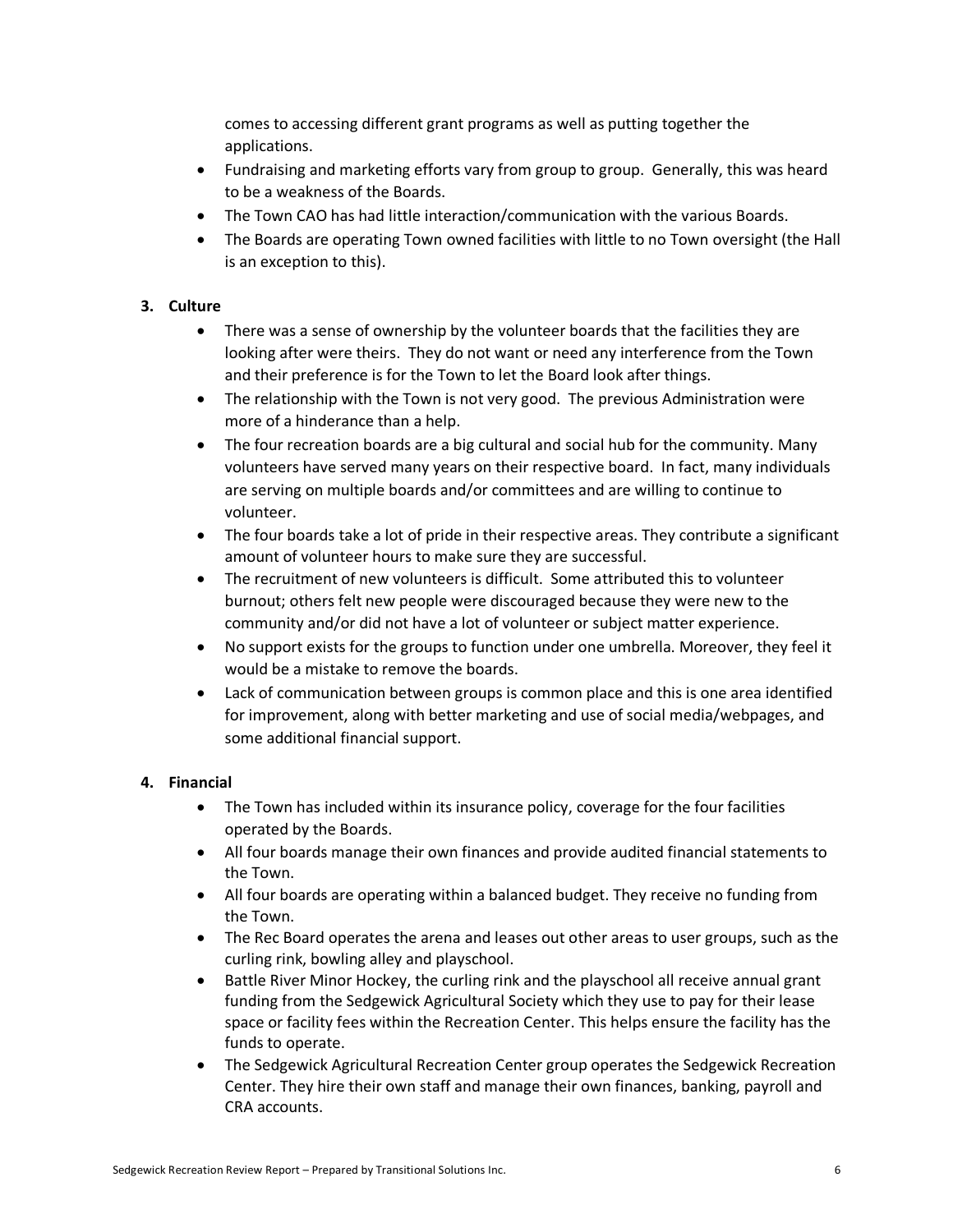- Upon review, all four boards appear to be in stable financial operating position.
- The Sedgewick Agricultural Recreation Center operating group does have a capital fund (estimated at \$56K) in a separate account under a society named 'Friends of the Sedgewick Recreation Center'. These funds are for emergent issues such as the ice plant.
- The Lake Park Board are doing well financially and strive to have one full year of operating funds in the bank at all times. This is estimated at \$100K.
- The Lake Park Board, Golf Board and Community Hall Board do not have a dedicated capital fund for future capital replacements or upgrades.
- In the past, Flagstaff County requested that the regional volunteer group set up a "Friends of the Sedgewick Recreation Centre Society" to be able to receive grant funding and fundraise. Since then, this society has been treated as the capital account for the Recreation Center.
- An auditor (Shaunet Petiot) provides an annual audit engagement of Recreation Center accounts. It is not a formal audit, rather a review of the financial operations. In 2017 they received a positive review.

#### **5. Vision of the Future**

- While the day-to-day operations of the Town-owned facilities appear to be adequately addressed, plans for medium to long-term capital improvements or replacements were not heard. That said, the Lake Park Board did undertake the development of a new spray pool project in 2017 & 2018 through fundraising. The Community Hall Association also has a plan to upgrade the entrance and replace the flooring/carpet in 2019, and give a facelift to the main hall in 2020. Nothing of significance was heard in regards to the Golf Course or the Rec Centre.
- In 2018, Council updated its Strategic Plan that identifies its Mission & Vision as well as six strategic priorities. One of the priorities specifically addresses the issue of volunteerism. Entitled "Support Recreation and Volunteers" the priority states: "Council sees our abundance of recreational amenities as a key driver to the success and growth of our community. Council will attempt to put in place measures aimed at taking advantage of current amenities and offering increased support to our volunteer and non-profit communities".
- Board Members were unaware of the Town vision and what the revised Strategic Plan was about.
- There is no support for the Town to dispose of the Lake Park Campground.
- Various models for the delivery of recreation services have been reviewed however the Town has not reached a decision on how to proceed.
- The population of the Town has consistently declined since the 2001 Federal Census.  $(2001 - 937; 2006 - 865; 2011 - 857;$  and  $2016 - 811)$ .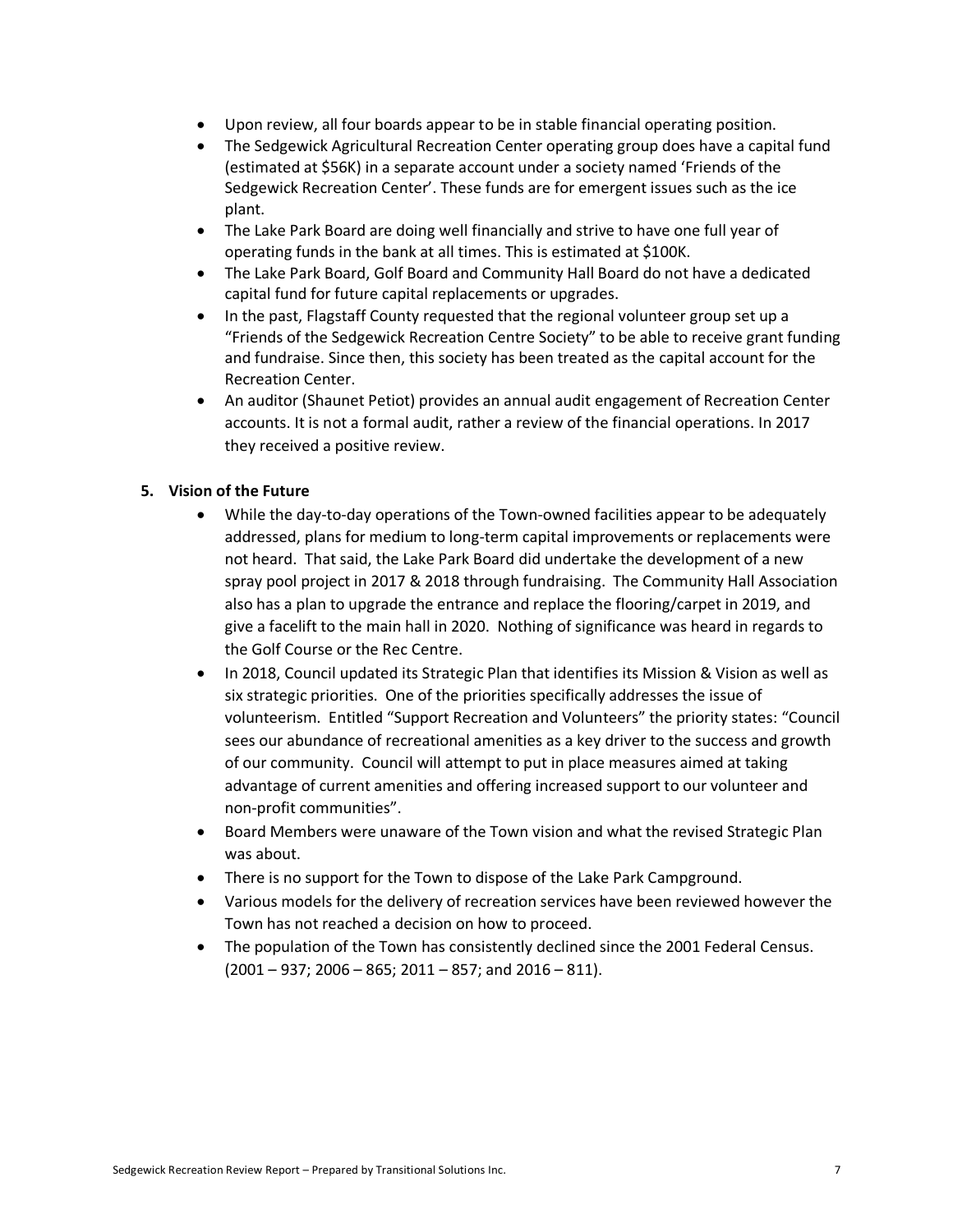#### Analysis

As described above, there is a distinct preference from the perspective of the Volunteer Boards to continue functioning as they have in the past. The one thing that might help improve the delivery of overall recreation services from their perspective is for the Town to facilitate the coordination of information. The Town, on the other hand, has concerns with their level of risk and the associated liability if an unfortunate incident were to happen. With the various Boards responsible for the day-today operations of the Recreation facilities (with the Community Hall being the exception), the Town has little knowledge of whether the various facilities are being operated in accordance with all required standards and legislated practices.

The Boards believe they are discharging their duties and responsibilities in a responsible manner. The Town believes the various Boards have indeed done a commendable job in this regard. However, the Town also recognizes its fiduciary responsibilities and is examining how to best protect the interests of the Town, its residents and ratepayers.

#### *SWOT Analysis*

The Strengths, Weaknesses, Opportunities and Threats (SWOT) analysis involves looking at any internal strengths and weakness as well as any external opportunities and threats to each of the four recreation groups.

#### **1. Sedgewick Recreation Board - Wild Rose Recreation Center**

#### *Strengths*

- Board knows what needs to occur.
- The Board has been able to generate the necessary revenue to meet operational costs.
- Dedicated volunteer board.

#### *Weaknesses*

- Volunteer burnout (many Board Members have been serving for many years).
- A disconnect exits between the Town and the Board (poor communications).
- Finding the right people with the right skills to work in the Rec Center.
- Recruitment of new volunteers.

#### *Opportunities*

- Generating more rental income vis-à-vis enhanced marketing and programming.
- With a  $K 12$  school in close proximity, increased facility utilization.
- Optimization of Human Capital (utilizing the same staff from other Town-owned facilities).
- Concert series have been successful in the past and there is optimism that future events will generate greater revenues.

#### *Threats*

- Competing facilities in nearby towns.
- A declining population resulting in a decrease in facility utilization.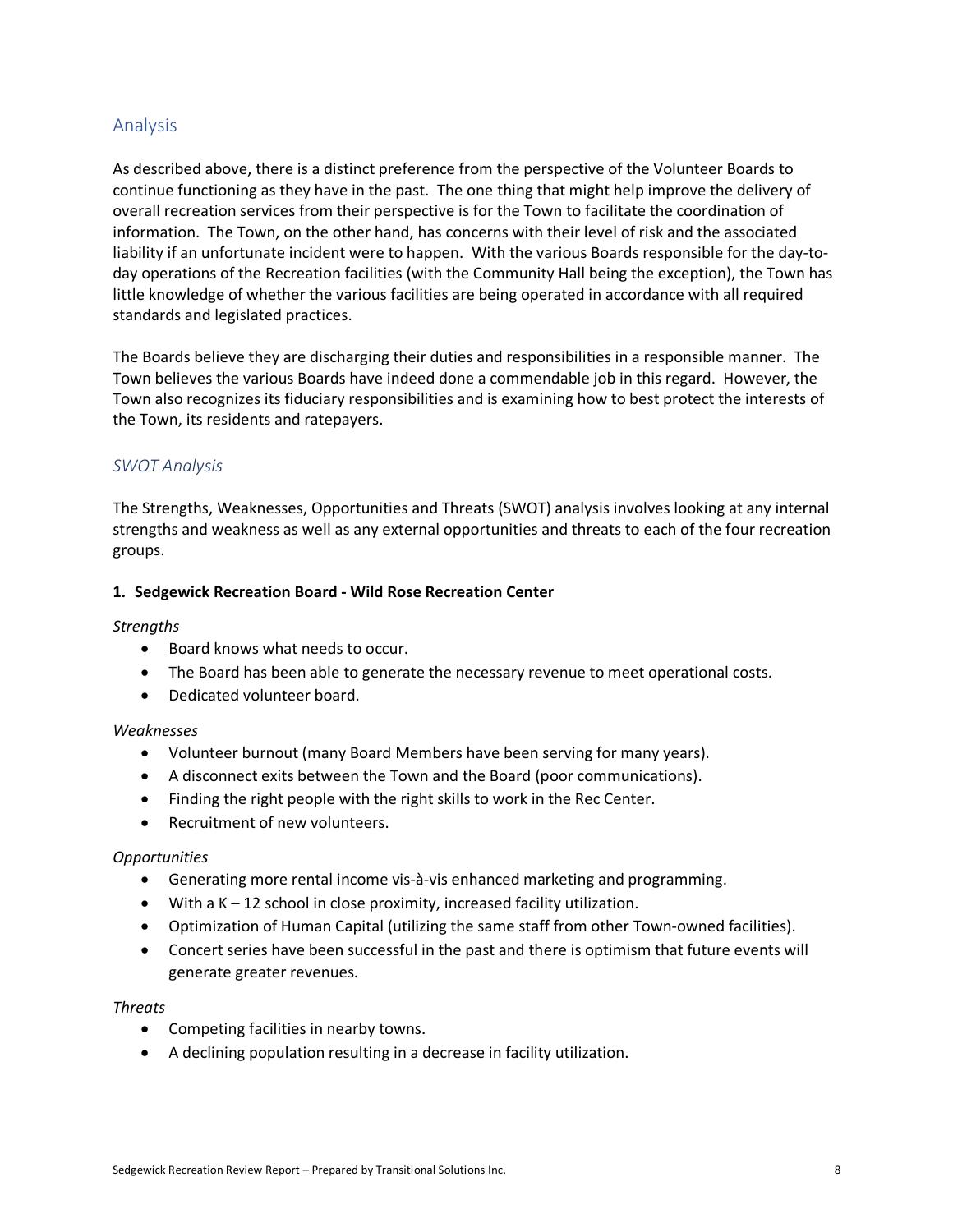#### **2. Sedgewick Lake Park Association – Sedgewick Lake Park Campground**

#### *Strengths*

- Board members work well together and are committed to the program.
- Finances are healthy.
- Staging a volunteer work bee every year.
- Very good usage, with most weekends 90-100% full. Many long-term rentals, large group rentals and regular rentals each year.

#### *Weaknesses*

- Ability to comply with Provincial regulations with respect to the pool operational requirements.
- Finding qualified personnel to perform the day-to-day duties during the Campground season.
- No communication at all with Town Council
- Always a challenge finding new volunteers

#### *Opportunities*

- Collaboration with the Town on marketing and promotion.
- Coordinating the timing of town events, festivals and concerts to avoid competing with each other.
- Collaboration with sharing recreation personnel.

#### *Threats*

• Unable to recruit appropriate staff

#### **3. Sedgewick Centennial Golf Club – Sedgewick Golf Club**

#### *Strengths*

- Volunteers know what needs to be done.
- 250+ members represents very good usage numbers.
- A balanced operating budget.

#### *Weaknesses*

- Finding new volunteers.
- Finding the right people to work.
- No capital funding for replacement equipment or course renovations.
- The course only has 9 holes.

#### *Opportunities*

- Potential for synergies amongst community groups.
- Using the same staff from other organizations, seasonally.

#### *Threats*

• Competition from other golf courses.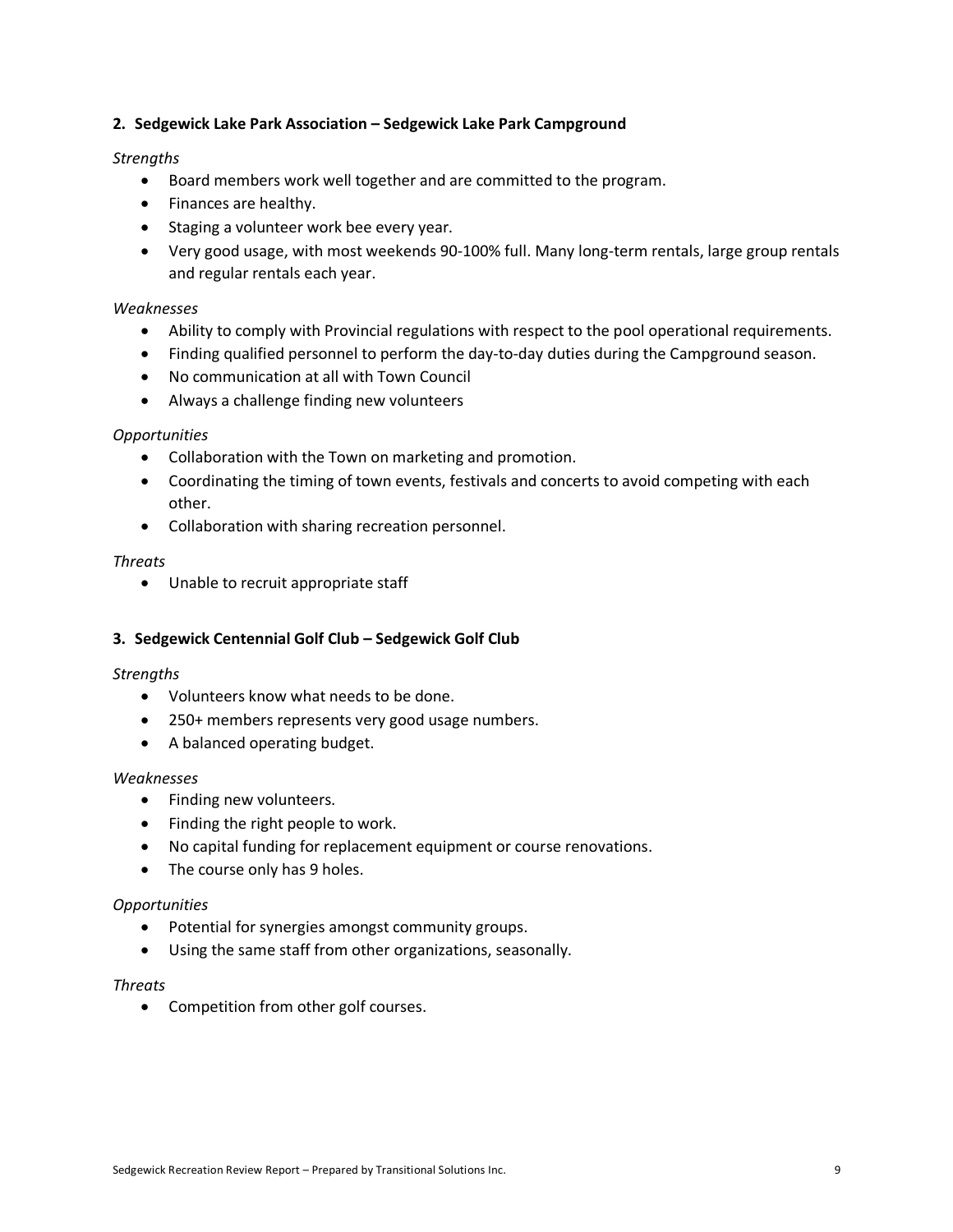#### **4. Sedgewick Community Hall Association – Sedgewick Community Hall**

#### *Strengths*

- Able to closely monitor things requiring repair or replacement.
- Projects are completed in a timely fashion.
- Hall bookings are managed by the Town Office.
- New technology and sound system.

#### *Weaknesses*

• Lack of volunteers stepping forward.

#### *Opportunities*

- Collaboration/coordination with other community groups when a community event/activity occurs.
- Increased utilization of the hall by community members and groups.

#### *Threats*

• Too many community events occurring at the same time

A common thread among all four groups relates to volunteerism. With three of the four groups being not-for-profit organizations, their organizational model is totally dependent on ensuring sufficient people step forward to fulfill the organization's goals. In almost all instances volunteer burnout was identified, as was the need and challenge of backfilling vacant volunteer positions. While the Recreation Board operates under a different model (i.e. Town Bylaw), they too have the same volunteer issues. Notwithstanding the declining population and the pool from which to draw volunteers, all four groups continue to function and seemingly are able to have new/different people step forward, when needed. It was also noted that there are likely as many volunteers coming from the County as the Town.

#### *Financial Considerations*

The fact that all four groups and the corresponding facility they manage are generating sufficient revenues to offset at least their operating costs, without any financial assistance from the Town, is a testament to their resolve and dedication. Their ability to fundraise, chip in on a work bee, or do whatever is necessary to make things work is something that should not be taken lightly. Most other Towns and Villages operating similar types of facilities do provide taxpayer support for recreation services.

Not yet mentioned, but extremely important, is the role of the Sedgewick Agricultural Society. At the beginning of each year the County allocates \$750,000 in recreation funding to ten Agricultural Societies. Each Ag Society is then charged with distributing the funding to organizations within each community. The amount of funding is based on a formula that uses population as its main criteria. In 2017 the Sedgewick Agricultural Society received \$127,026. The Sedgewick Agricultural Society has determined that the distribution of its available funding is better suited for a Committee established by the Town of Sedgewick.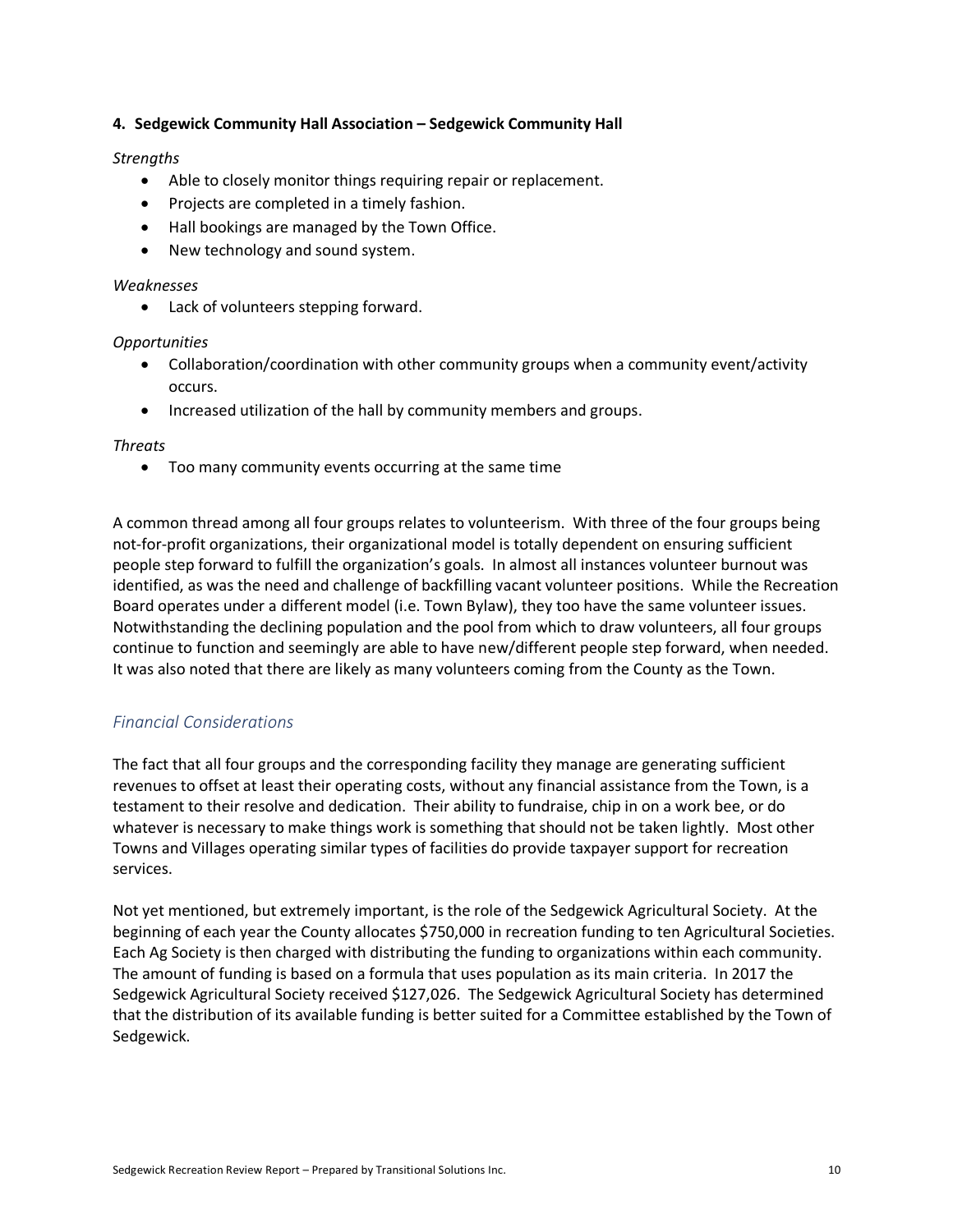In 2017, the distribution of funds was as follows:

| <b>Battle River Minor Hockey</b>     | \$33,000    |
|--------------------------------------|-------------|
| Sedgewick Curling Club               | 5,000<br>\$ |
| Central High Sedgewick Public School | \$2,500     |
| Sedgewick Minor Baseball             | \$14,526    |
| <b>Flagstaff Fusion Lacrosse</b>     | 6,000<br>Ś  |
| Killam Rec Board (Aquatic Center)    | \$<br>6,000 |
| Valley Ski Club                      | \$<br>6,500 |
| Sedgewick Playschool                 | \$<br>5,000 |
| Sedgewick Lake Spray Park            |             |
| Operating                            | \$27,500    |
| Capital                              | \$15,000    |
| Total                                | S127.026    |

Of the \$127,026, a significant portion of it went towards community groups using the Rec Center and Campground facilities. In other words, a significant portion of their income came vis-à-vis the Ag Society Grant provided by the County. A similar trend existed in previous years.

The Wild Rose Co-op Recreation Center is home to various recreation opportunities in the community, including minor hockey, rec hockey, public skating, curling, bowling and a playschool. Dedicated groups have annual leases in the facility along with day to day facility rentals. The facility also operates a concession that provides food and refreshments for customers.

The facility is operated by the Sedgewick Agriculture Recreation Center (SARC) group which is connected to the Sedgewick Recreation Board. SARC manages the facility and the financials. At their year-end in August 2017, the group provided a statement from an audit engagement. Below are the financials from that audit engagement.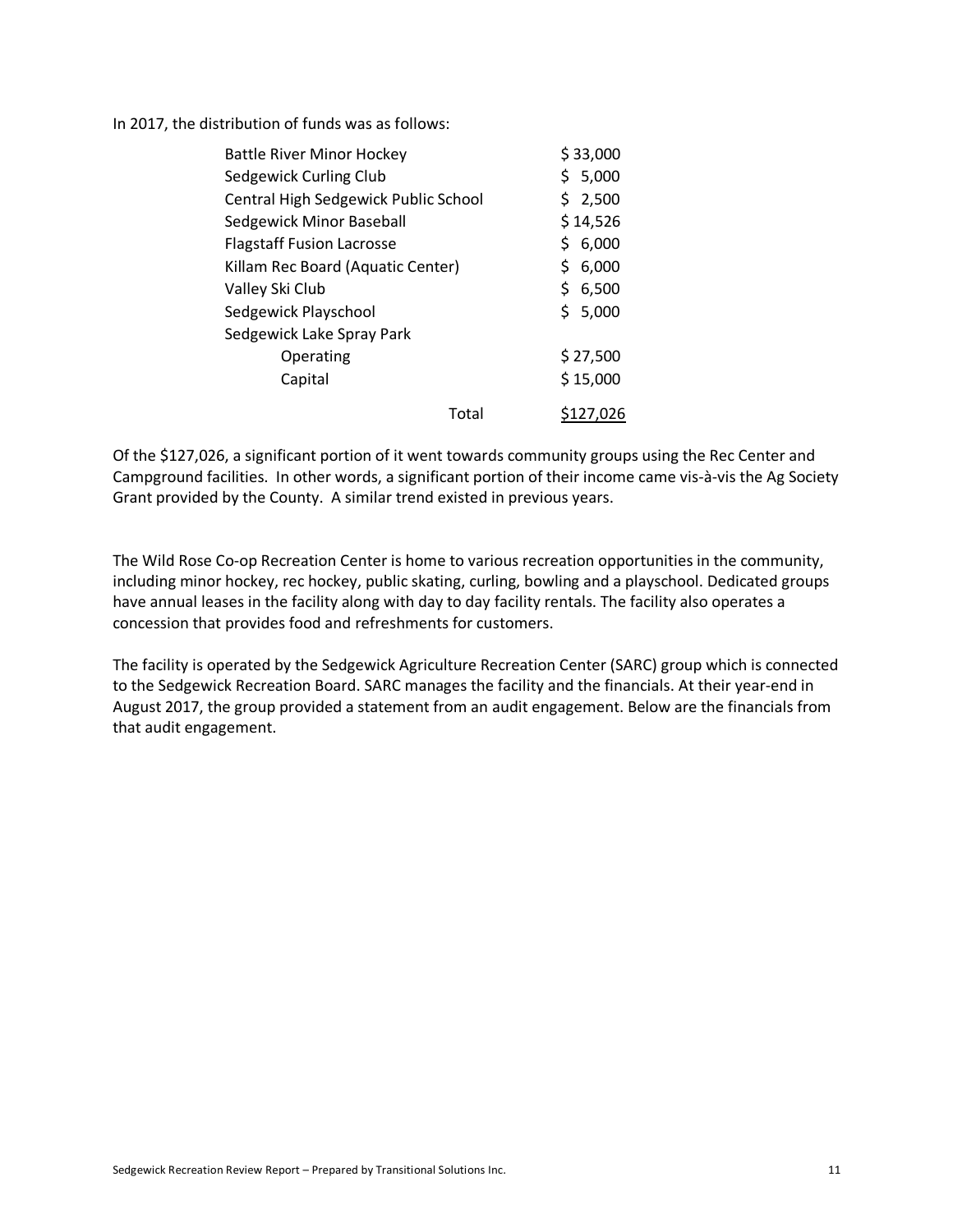| Sedgewick Agriculture Recreation Center Financial Information |                          |                          |                          |         |                          |          |  |
|---------------------------------------------------------------|--------------------------|--------------------------|--------------------------|---------|--------------------------|----------|--|
|                                                               |                          |                          |                          |         |                          |          |  |
|                                                               | Facility                 | Bowling                  | Arena                    | Curling | Concession               | Total    |  |
| Revenue                                                       |                          |                          |                          |         |                          |          |  |
| Us er Fees                                                    | $\overline{\phantom{a}}$ | 2,933                    | 97,877                   |         |                          | 100,810  |  |
| Sales                                                         |                          |                          |                          | 3,365   | 108,405                  | 111,770  |  |
| Advertising                                                   |                          |                          | 5,800                    |         |                          | 5,800    |  |
| Lease / Rental revenue                                        | 15,250                   | 30,000                   |                          | 5,000   |                          | 50,250   |  |
| Chargebacks from lessee                                       |                          |                          |                          | 21,825  |                          | 21,825   |  |
| Grants                                                        | 65,376                   |                          |                          |         |                          | 65,376   |  |
| <b>Fundraising &amp; Donations</b>                            | 3,907                    |                          |                          |         |                          | 3,907    |  |
| Other                                                         | 2,329                    |                          | 8,571                    |         |                          | 10,900   |  |
| <b>Total Revenue</b>                                          | 86,862                   | 32,933                   | 112,248                  | 30,190  | 108,405                  | 370,638  |  |
|                                                               |                          |                          |                          |         |                          |          |  |
| Expenses                                                      |                          |                          |                          |         |                          |          |  |
| Wages                                                         | 56,769                   | $\overline{\phantom{0}}$ | 13,331                   |         | 34,149                   | 104,249  |  |
| General Operating                                             | 23,521                   | 800                      | 5,302                    |         | 200                      | 29,823   |  |
| Maintenance                                                   | 12,747                   | 642                      | 24,577                   | 5,277   | 3,913                    | 47,156   |  |
| Supplies                                                      | 4,834                    |                          | $\overline{\phantom{a}}$ |         | 46,267                   | 51,101   |  |
| Utilities                                                     | 31,005                   | 3,406                    | 34,866                   | 17,382  | $\overline{\phantom{a}}$ | 86,659   |  |
| Equipment                                                     |                          |                          | 2,495                    |         | 2,689                    | 5,184    |  |
| Capital                                                       |                          |                          | 53,845                   |         |                          | 53,845   |  |
| <b>Total Expenses</b>                                         | 128,876                  | 4,848                    | 134,416                  | 22,659  | 87,218                   | 378,017  |  |
| <b>Net</b>                                                    | (42, 014)                | 28,085                   | (22, 168)                | 7,531   | 21,187                   | (7, 379) |  |
|                                                               |                          |                          |                          |         |                          |          |  |
| *- From the 2017 Year end Financial Audit Engagement          |                          |                          |                          |         |                          |          |  |

The three other recreation boards all provided their most recent financials and all appear to be able to fund their annual operating expenses along with funding small capital projects each year. Below are the most recent financials from the three Boards.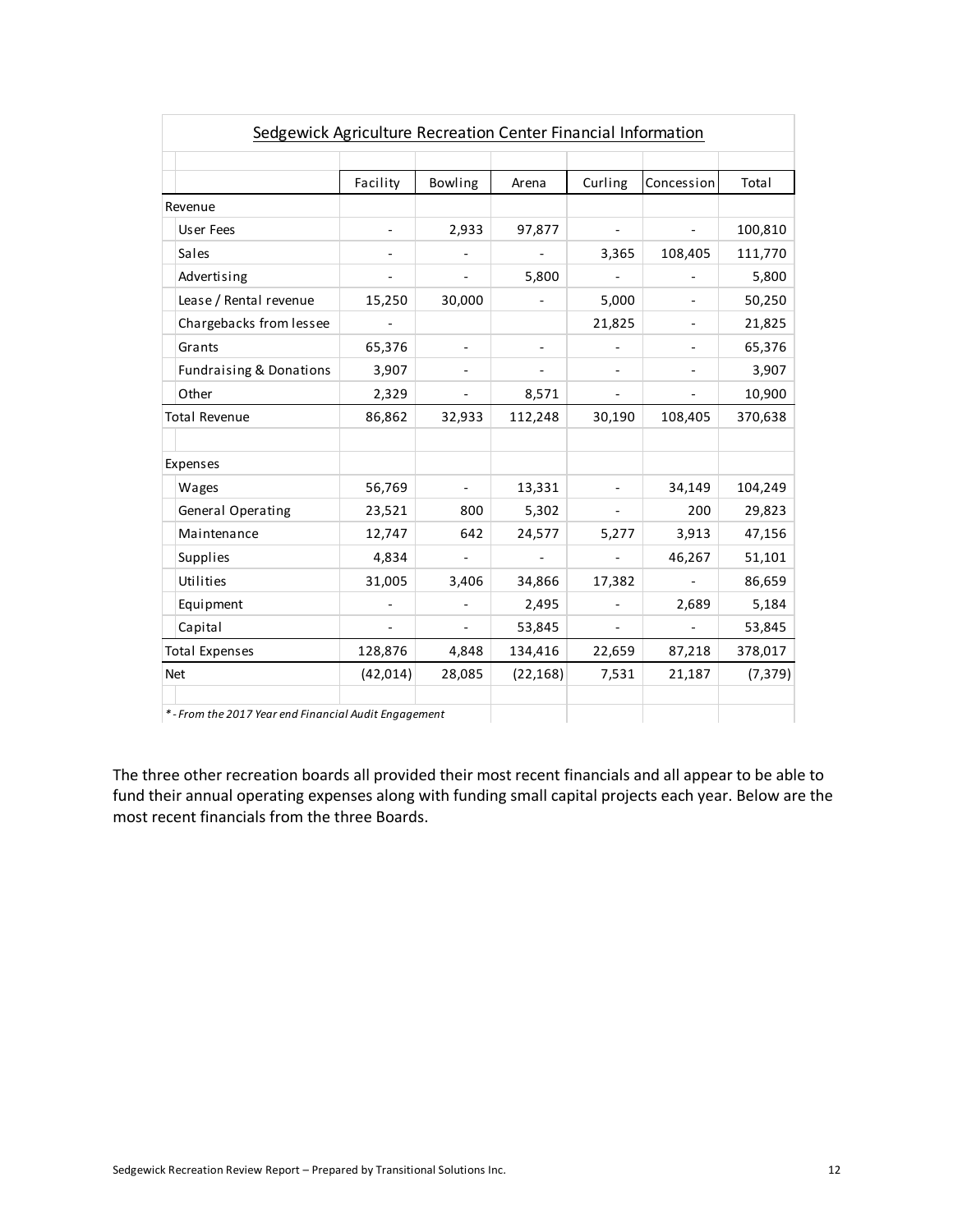| <b>Sedgewick Recreation Societies</b>       |                |              |                     |  |  |
|---------------------------------------------|----------------|--------------|---------------------|--|--|
|                                             |                |              |                     |  |  |
|                                             | Golf<br>Course | Lake<br>Park | Hall<br>Association |  |  |
| Revenue                                     |                |              |                     |  |  |
| User Fees                                   | 177,937        | 81,281       |                     |  |  |
| Sales (net)                                 | 152,268        | 5,202        |                     |  |  |
| Advertising                                 | 4,400          |              |                     |  |  |
| Lease / Rental revenue                      | 12,995         | 50           | 5,621               |  |  |
| Grants                                      | 2,500          | 8,992        |                     |  |  |
| <b>Fundraising &amp; Donations</b>          | 11,125         | 24,176       | 14,942              |  |  |
| Other                                       | 5,091          | 660          | 4,408               |  |  |
| <b>Total Revenue</b>                        | 366,316        | 120,362      | 24,971              |  |  |
|                                             |                |              |                     |  |  |
| Expenses                                    |                |              |                     |  |  |
| Wages                                       | 181,019        | 49,791       | 3,390               |  |  |
| General Operating                           | 7,136          | 14,329       | 4,174               |  |  |
| Maintenance                                 | 37,300         | 6,203        | 1,059               |  |  |
| Supplies                                    | 11,095         | 8,740        | 469                 |  |  |
| Utilities                                   | 13,265         | 11,826       | 5,806               |  |  |
| Equipment                                   |                | 3,020        |                     |  |  |
| Other                                       | 16             | 12,454       | 178                 |  |  |
| Capital                                     | 3,186          | 5,530        | 15,278              |  |  |
| <b>Total Expenses</b>                       | 253,016        | 111,893      | 30,354              |  |  |
| <b>Net</b>                                  | 113,300        | 8,469        | (5, 383)            |  |  |
|                                             |                |              |                     |  |  |
| *-From the most recent financial statements |                |              |                     |  |  |

#### *Communications*

Concerns were expressed in regard to the level of communication with the Town. The Boards indicated this was lacking particularly with the CAO. Anything that could be done to enhance this was viewed as being an improvement.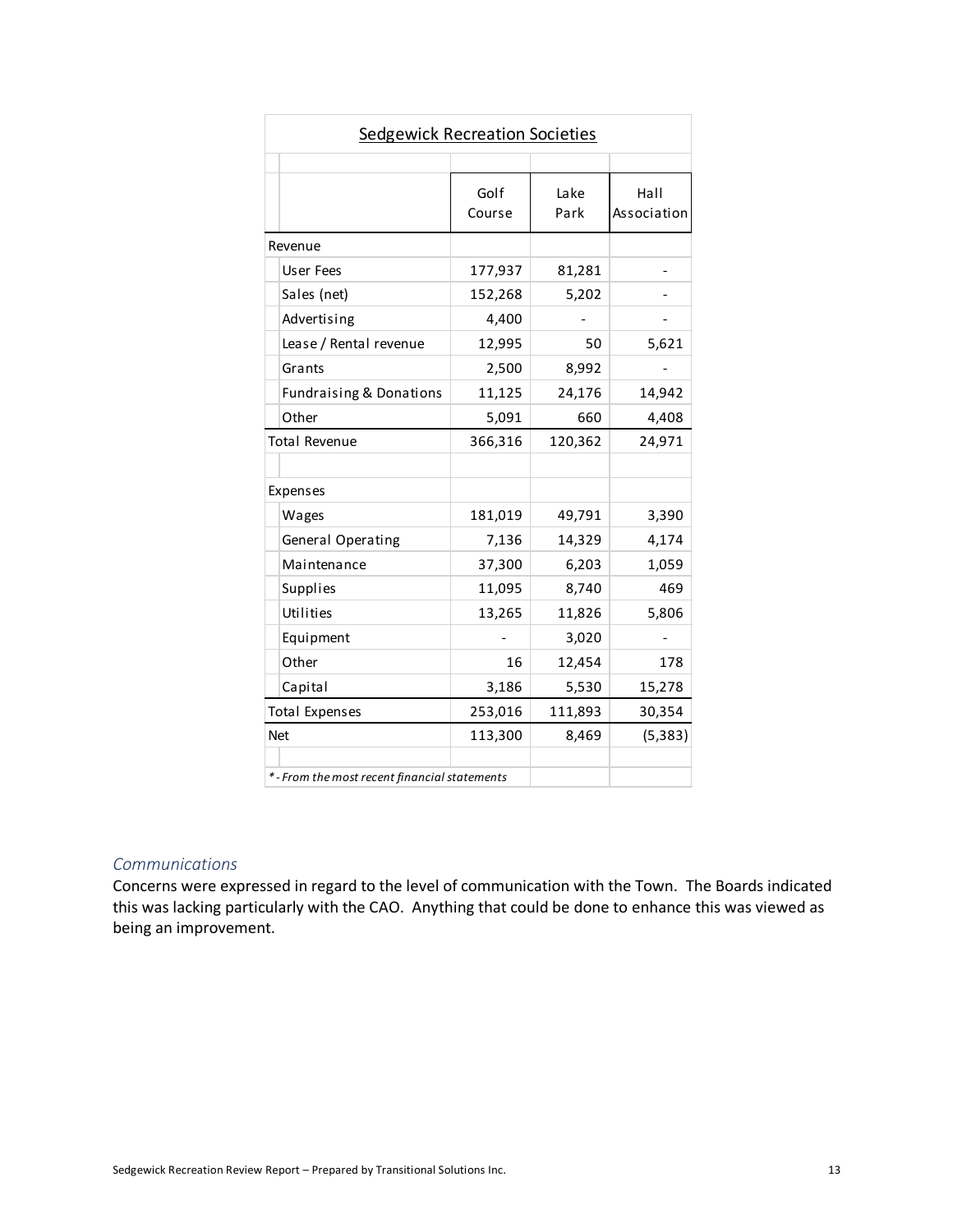#### Best Practices

The consultants contacted all other municipalities with populations between 700 and 100 people in Alberta to assess best practices in recreation management across the province. Specifically, we asked what facilities they have, which facilities are owned by the municipality, and how these facilities are operated. Responses have been summarized and included as Appendix B.

Approximately half of Town-owned facilities in municipalities of this size in Alberta are operated by the municipality while the other half are operated by a not-for-profit organization. In many instances an Agricultural Society owns and operates the arena likely because they are eligible to receive an annual operating grant from Alberta Agriculture. When not-for-profits manage and oversee the operations of publicly-owned or utilized facilities there is evidence that these facilities are likely to require less taxpayer support than when the municipality is responsible for the operations.

#### Recreation Strategies

Based on the above Findings and Analysis, TSI has identified five potential levels of recreation management for consideration in the management of the Town's recreation facilities moving forward. They include:

#### *Level 1 – Status Quo*

The current model has four not-for-profit societies and a volunteer recreation board charged with the day-to-day operations and management of the four Town-owned facilities. The Status Quo would mean continuing with the current model (i.e. no changes).

#### *Advantages*

- Means business as usual.
- The four boards are providing a valuable community service at no cost to the Town.
- This has been a successful operational model not only for Sedgewick but many other small towns and villages.
- Each group is dedicated to ensuring the services they oversee are fulfilling their organizational goals and the needs of the community.
- Each group is proud of their record and achievements.

#### *Disadvantages*

- Volunteer burnout will continue to be an issue.
- Shrinking pool of people to draw new volunteers from particularly with a declining population.
- The volunteer boards may not possess the requisite skill sets to effectively provide management oversight on certain facility operations.
- The volunteer boards as employers have certain obligations and responsibilities which if not done correctly may expose the volunteer board members to being personally liable.
- Lack of collaboration between the four organizations will likely continue.
- This model does not adequately address the issue of the Town being in the loop with respect to how Town-owned facilities are being managed and operated.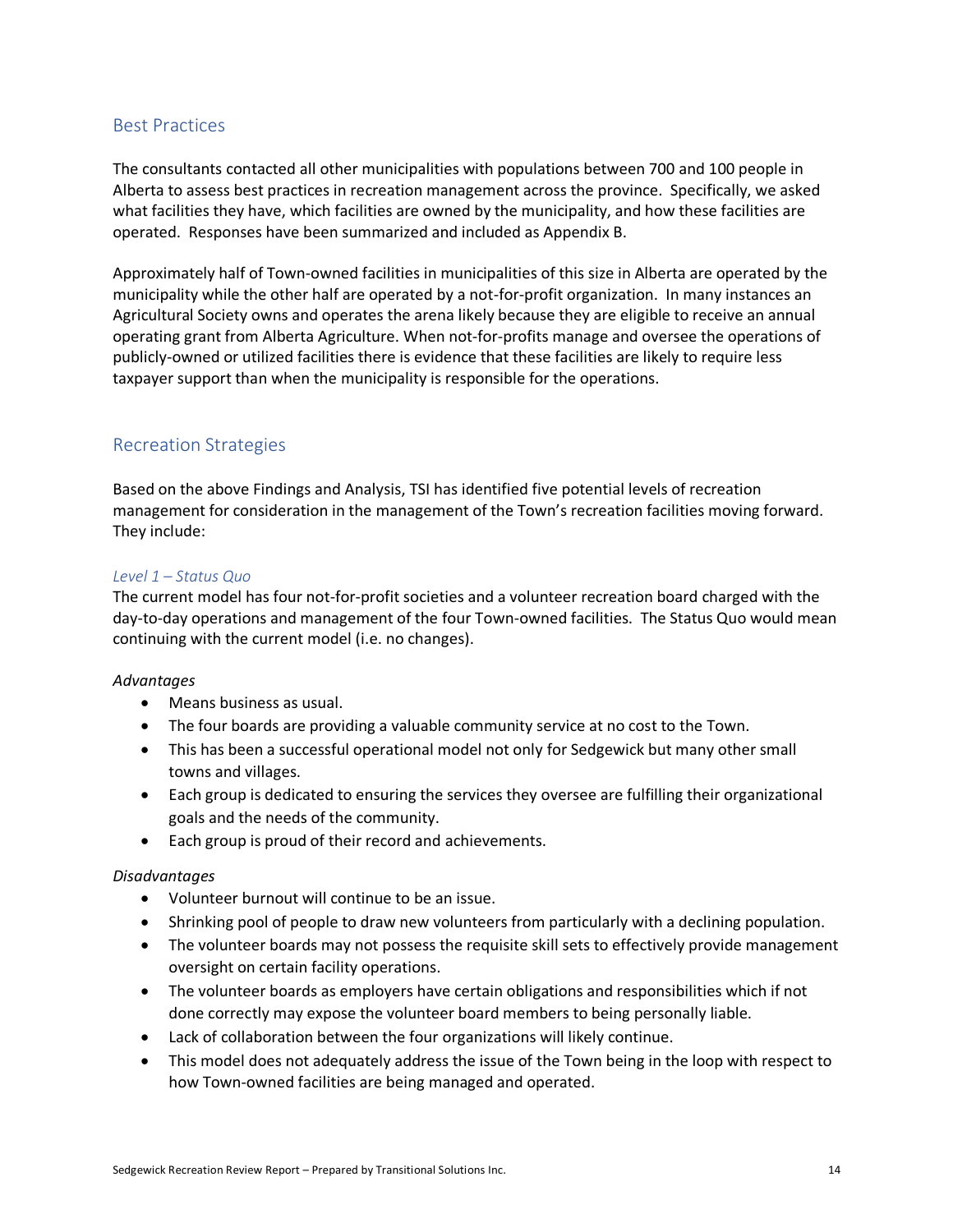#### *Level 2 – Recreation Coordinator*

Level 2 contemplates maintaining the Status Quo with the exception that a permanent recreation coordinator position (part-time or full-time) would be established within the Town budget. This position would help meet the needs identified by the four recreation groups:

- Assistance in preparing grant applications,
- Coordination of collaboration among community groups,
- Assistance for not-for-profit organizations, as needed, and
- Building, implementing & maintaining a marketing/communication plan for recreation opportunities.

We also heard from other municipalities of a similar size that the creation of a position to help promote and market recreation assisted with community development and growth.

#### *Advantages*

- All four boards continue being responsible for the management and operation of their respective facilities.
- Helps address the issue of enhanced communications between the Boards and the Town.
- Enables the Town to have a dedicated person dealing with Recreation, concerts, promotion of town recreational and programming, assisting with financials including budgeting and reporting, grant applications, procurement and general administration and other related issues.
- The recreation coordinator could lead / prepare a facility infrastructure review of all Town owned recreational assets and develop a long-term capital plan for these facilities.
- Shows the Town means what it says as it relates to supporting recreation and volunteers in Objective #4 of the Town Strategic Plan.

#### *Disadvantages*

- This option will require the Town to dedicate resources in its budget to hire someone.
- Some boards may not welcome involvement with the Town.

#### *Level 3 – Recreation Board*

Under Level 3, the Recreation Board would change from an operational board to an advisory board making recommendations to Council. This would mean that the Recreation Board no longer operates and manages the Rec Centre but is still responsible for recommending grant approvals and any other actions as they relate to the provision of recreation services to Council. In this scenario, the Town would become the employer of all required personnel at the Rec Centre.

The three remaining societies (Community Hall Association, Lake Park Association and Golf Club) would continue managing and operating their respective facilities. The Friends of the Sedgewick Recreation Centre Society would also continue to exist to provide and promote those objects contained in their bylaws. The Town Recreation Coordinator, as described in the Level 2 option could also provide administrative support to the Rec Board.

#### *Advantages*

- The Community Hall Association, Lake Park Association, Golf Club and Friends of the Sedgewick Recreation Centre Society would continue to operate and function with no change.
- The Town now has direct control and oversight of the Wild Rose Recreation Centre.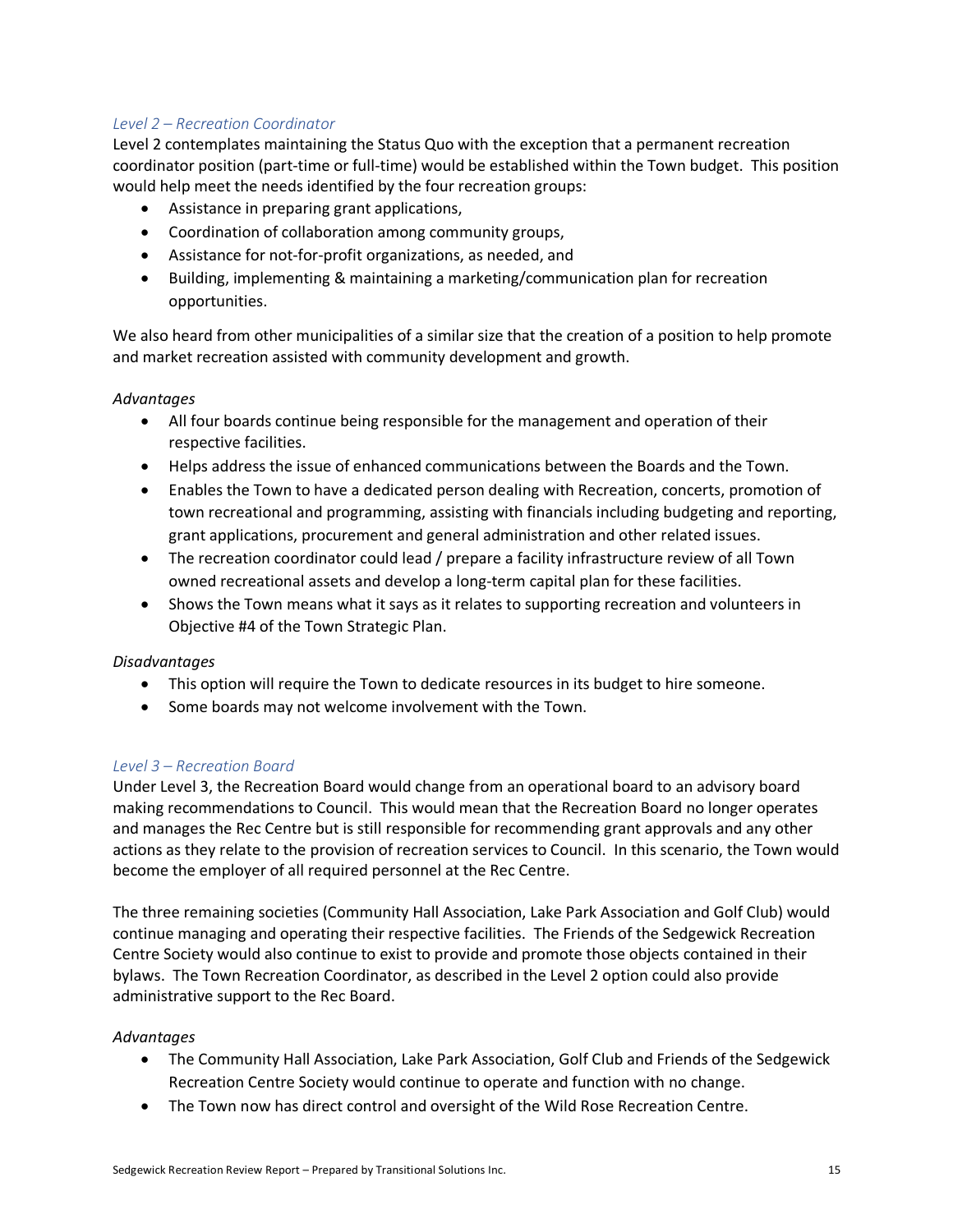- Provides Town with the ability to attract new volunteers with new ideas and energy to potentially achieve the desired results contained in the Town Strategic Plan.
- The new Town staff and Rec Board could jointly promote and market recreational programing in the Town.
- Increased communication between the Boards and the Town.
- Allows these volunteers to refocus and perhaps "recharge their batteries."
- Relieves the volunteer board members of any potential personal liability associated with operating the Rec Centre.
- Eliminates the need for the Recreation Committee who are assigned the task of recommending distribution of the Sedgewick Agricultural Society Grant.

#### *Disadvantages*

- May cause dissention amongst some volunteers
- Direct control means the Town now accepts liability for all operational costs associated with the facility
- Increased staffing levels for the Town
- Any operational deficits for the Rec Centre would become the responsibility of the Town
- Potential for duplication with the Recreation Committee

A draft bylaw for implementing a Level 3 transition has been included as Appendix C.

#### *Level 4 – Partial Transition*

The Town adopts a revised management and operation model for some (not all) Town-owned facilities whereby the Town contracts or hires their own staff to operate said facilities. As long as the volunteer organizations are able to attract volunteers and meet the expectations of the Town and the community at large, this level of change would not be necessary. However, as soon as one or two organizations are seen as being unable to fulfill expectations, the Town would then assume responsibility.

#### *Advantages*

- Allows the volunteer organizations to continue managing and overseeing Town facilities without feeling any pressure from the Town to wind-up or dissolve.
- Gives Town full control over the operation and management of some of its facilities.
- Allows volunteers to take a break and/or dedicate their time to other community endeavours.
- All issues of liability and risk associated with the operations of each facility now rest entirely with the Town versus the individual volunteers.
- Increased communication between the Boards and the Town.

#### *Disadvantages*

- Eligibility for grants may be adversely impacted (not-for-profit organizations qualify for various grants while the Town may not). E.g. Sedgewick Agricultural Society Grant.
- Fundraising efforts to support facility operations are not as prevalent.
- Perception that the Town may be pressuring not-for-profits to dissolve.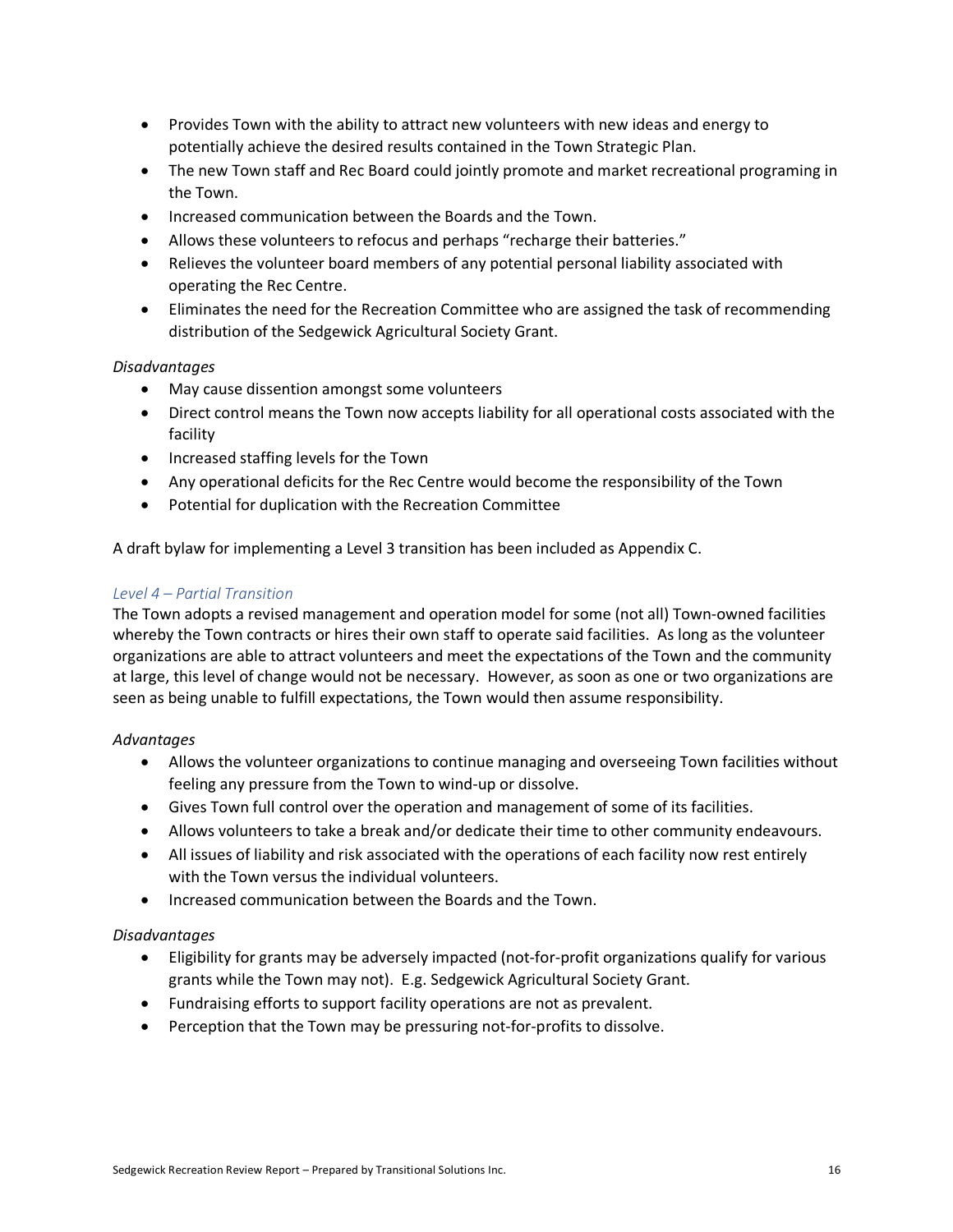#### *Level 5 – Full Transition*

The Town adopts a revised management and operation model for all Town-owned facilities whereby the Town contracts or hires their own staff to operate said facilities.

#### *Advantages*

- The Town now has full control over all of its facilities.
- Allows volunteers to take a break and/or dedicate their time to other community endeavours.
- All issues of liability and risk associated with the operations of each facility now rest entirely with the Town versus the individual volunteers.

#### *Disadvantages*

- The Town is now responsible for any operational deficits for all of its facilities.
- Fundraising efforts to support facility operations are not as prevalent.
- Increased costs for staff.
- Loss of committed volunteers and their pride of service.
- Likely increased costs for facility maintenance for areas that have fallen into disrepair.
- Perception that the Town may be pressuring not-for-profits to dissolve.

### III. Recommendations

Based on our assessment, and taking into consideration all the information at our disposal, TSI offers the following recommendations for moving forward so that the Town is on a path to achieve its goals and objectives, as contained in the 2018 Strategic Plan. A draft Request for Decision (RFD) for these recommendations has been included as Appendix D.

#### Recommendations

#### **1. That Council release this Report to the four Boards as well as the Public.**

Rationale/Comments

- During the interview process is was requested by volunteer board members that they have full access to the consultants' Report.
- Is consistent with Town Policy #18-06 (Public Engagement Policy).
- Aligns with the Town 2018 Strategic Plan.

#### **2. That Council launch a communications program to educate the Public as to the contents of the Town 2018 Strategic Plan.**

#### Rationale/Comments

- While not specifically related to the Recreation Review it was heard on multiple occasions "we did not know anything about this Strategic Plan".
- If people do not know about the Plan, it will be difficult to achieve its goals and objectives.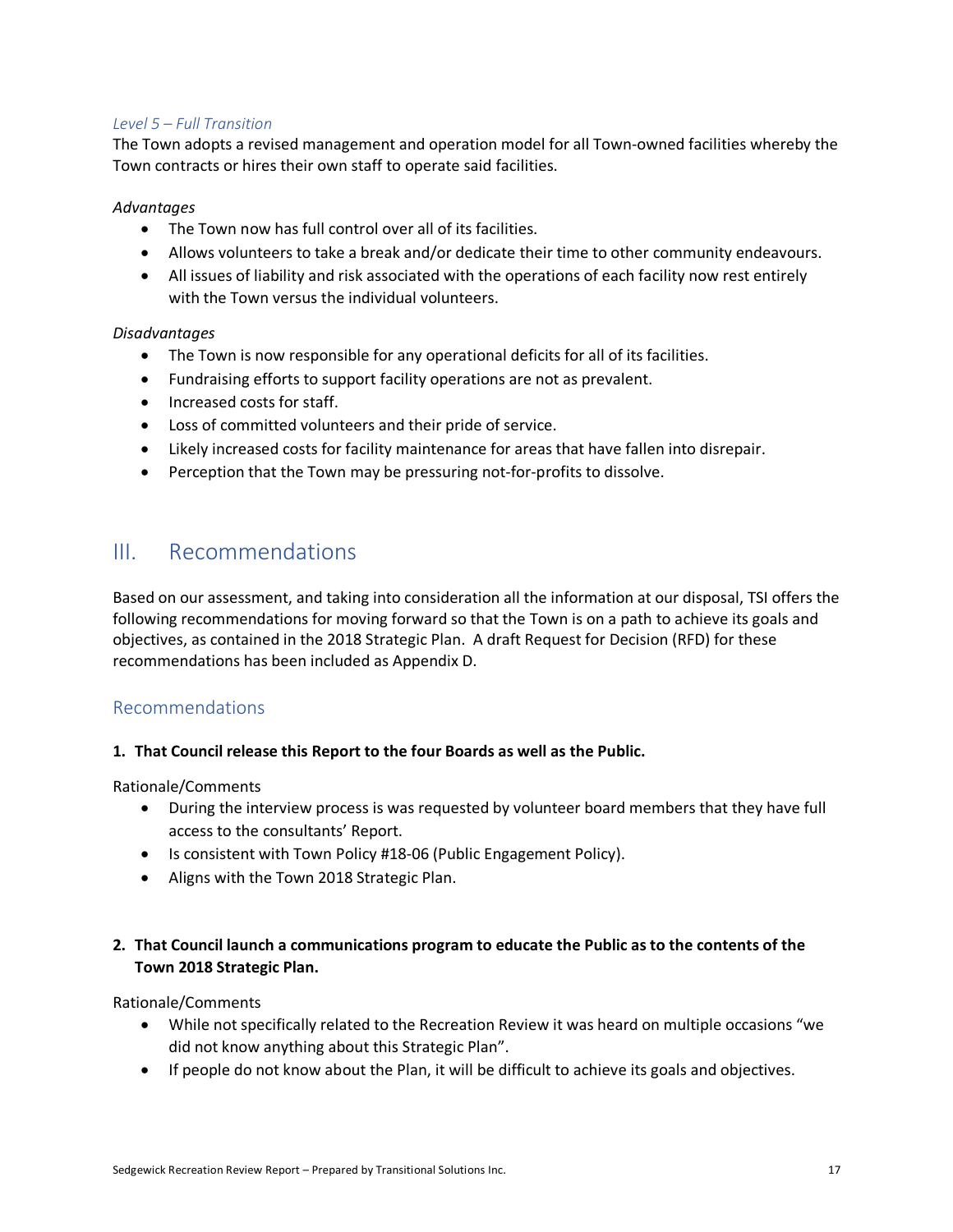#### **3. That Council embark upon a public consultation process prior to the adoption of Recommendations 4 through 6 contained in this Report.**

#### Rationale/Comments

- Is consistent with Town Policy #18-06 (Public Engagement Policy).
- Further commentary and actions are identified in the Communication & Engagement Section of this Report.
- Allows Council the opportunity to hear what the public have to say before Council makes a decision.
- Allows Council to provide information and details to residents on the reasons behind this initiative.

#### **4. That Council consider the implementation of at least a Level 2 and perhaps a Level 3 service change.**

Rationale/Comments

- All groups felt the Town could provide more assistance and that better coordination, marketing and overall communications would be well received.
- It is clear that better communication is required between the Boards and the Town. This would be a good first step to better relations and working together.
- Scheduling regular meetings between the Board presidents, the Recreation Coordinator and Town Council would increase communications and move the Town closer to achieving Objective #4 in the Town Strategic Plan.
- As an alternative, after the public engagement process is complete, Council may wish to consider only the adoption of the Level 2 option to start, and if over time the Boards and the Public are more supportive of Town involvement, then move to Level 3.
- Other similar sized municipalities have created a similar position.
- **5. That Council consider the implementation of a Level 4 or Level 5 service change only if the respective not-for-profit society decides to wind-up operations and dissolve, or is no longer able to fulfill the expectations of the Town.**

Rationale/Comments

• There is a possibility of some boards reacting poorly to more involvement by the Town which may lead to the loss of some volunteers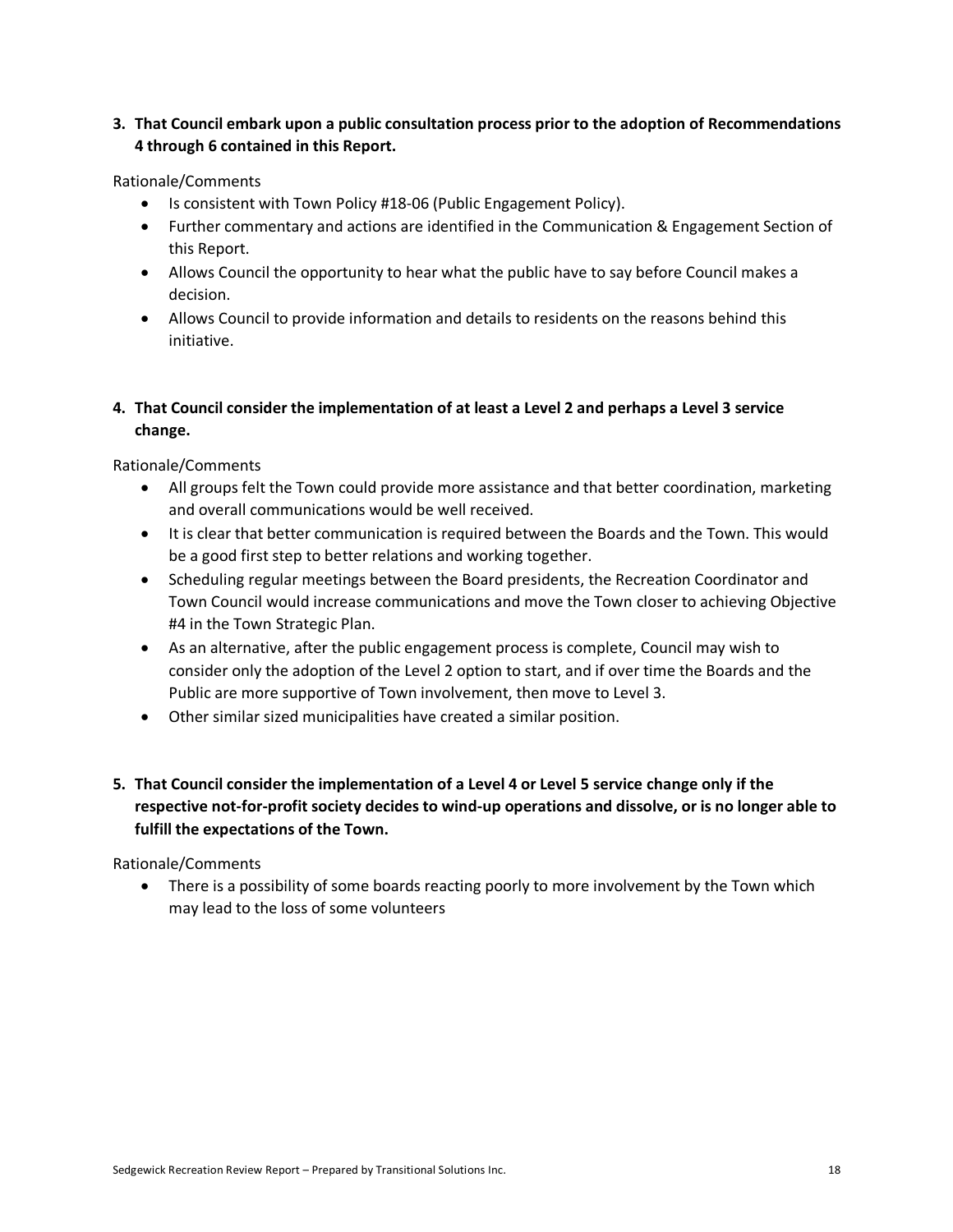#### **6. That the lines of communication with the volunteer boards be enhanced by having the Town CAO meet with each Board once or twice per year.**

#### Rationale/Comments

- Allows the CAO to develop a positive working relationship with each recreation board.
- As part of the new communication process the boards should attend Town Council meetings twice per year to share their budget, schedule and plans, once to share this information for the upcoming year and again later in the year to report on the year-end financial statement.
- Finding opportunities for greater communication between the CAO and the Boards would be helpful. Inviting the Town CAO to come to the Board meetings after the budget has been approved to share the Town's plans and budget would be beneficial to all.

#### Communications & Engagement Strategy

Communication and engagement with all impacted stakeholders is vital to implementing any change successfully. The recommendations above will impact all those who own, operate, manage or use the Town-owned facilities in Sedgewick. Ensuring a plan is in place to help manage the transition to the new management structure can help all impacted parties feel involvement and ownership over the process, and provide them with the information and tools they need to understand, implement and support the change.

The following outlines high-level considerations for developing a communications and engagement plan to support the implementation of the above recommendations.

#### *Engagement*

Engagement with all impacted stakeholders is required prior to Council making a decision on how recreation will be managed in the Town of Sedgewick going forward. In this regard, TSI recommends a multi-pronged approach to engagement, as follows:

#### **Step 1 – Recreation Groups**

The first step that should be taken in the implementation of this Report is to allow each of the four volunteer boards to review the Report and provide feedback. After the Report has been released for review, the Town can arrange a meeting with all four groups collectively to discuss the Report and any feedback the volunteer groups may have.

This discussion could be facilitated by a Town representative (we recommend that this not be the CAO) or an outside facilitator. It is important that all feedback be documented for consideration by the Town's Administration and Council as part of the decision-making process.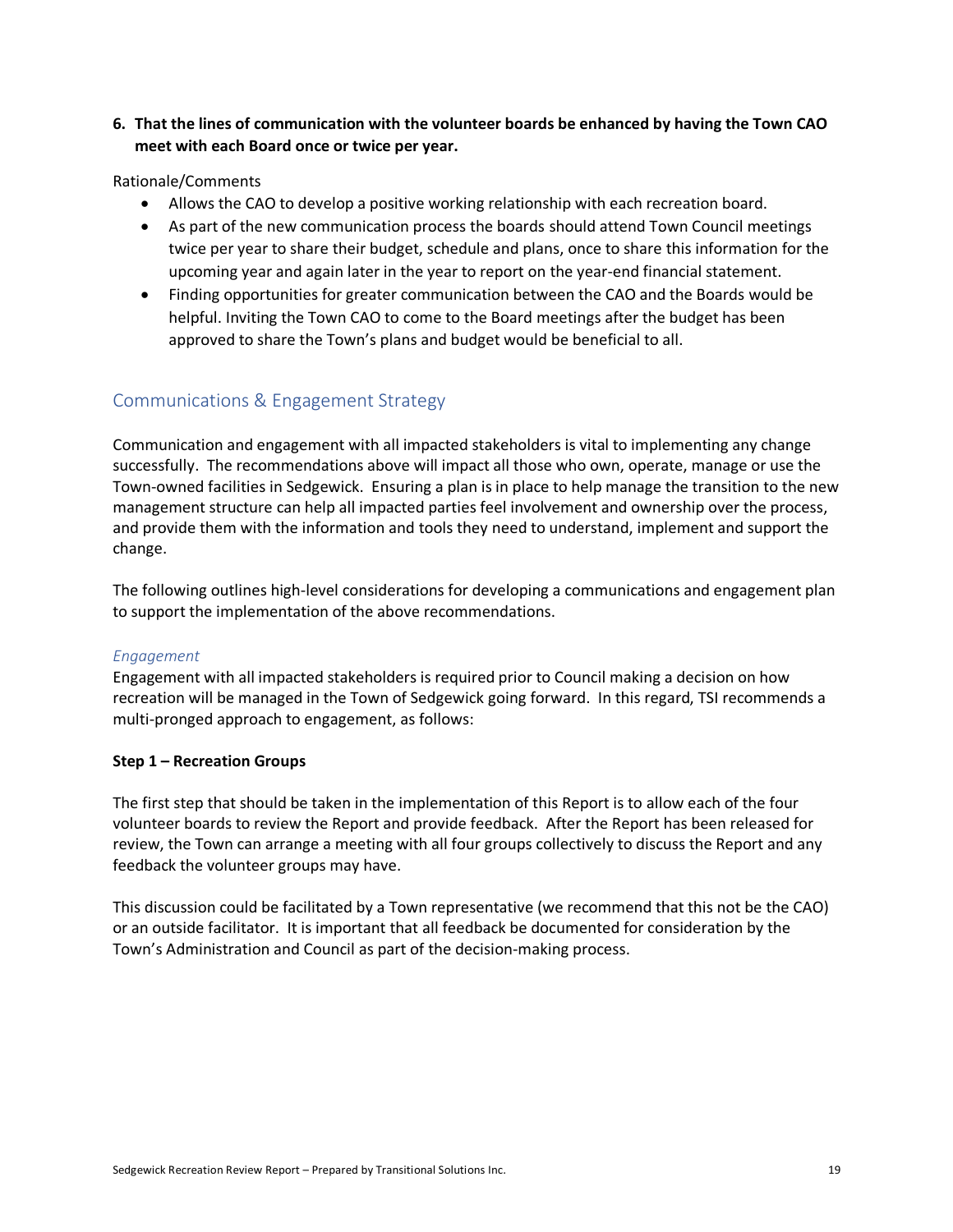#### **Step 2 – Public**

It is also important to hear back from the public and facility users in this process. The Town of Sedgewick's Public Participation Policy states under Section 5.1.1.:

"To the greatest extent possible, the Town will involve all stakeholders who are potentially affected by an issue, in a transparent and equitable manner…" and

"Each issue, need, project or program will be assessed to determine those issues that require consultation, and where in the process the public should become involved and the potential impact of the public on the decision."

Because the public are the primary users and beneficiaries of these facilities and will be indirectly impacted by any changes made to the management of these facilities, TSI recommends that the Town undertake a "consult" level of engagement with these stakeholders, as described in Section 3.1 of the Town's Public Participation Policy.

Public consultation could include any or all of the following:

- 1. *Survey*  While surveys can be overused, they are beneficial for reaching a greater diversity of people who may not be able to attend engagement sessions in person. The survey should include a mix of quantitative (i.e. rating scale responses, multiple choice) and qualitative (i.e. open answer) questions that identify the public's priorities in the delivery of recreation services in Sedgewick. To ensure the highest success with the survey, the following approaches should be undertaken in the survey's delivery:
	- Visiting events at the recreation facilities and getting facility users to fill out the survey in person.
	- Posting the survey on the Town's social media pages.
	- Identifying if each facility has a database of users and emailing the survey directly to them.
	- Advertising the survey on the Town's website and in local papers.
- 2. *Workshops* The Town can arrange and advertise 1-2 one-hour workshops with the public to solicit their views and ideas about the delivery of recreation services. To achieve the highest turnout, it is recommended that these workshops be scheduled before or after other events where facility users may already be coming together. Workshops can employ a number of tactics including brainstorming sessions, world café discussion tables, open discussions, etc. depending on the number of people in attendance.

When using any of these tactics, the Town should begin the engagement process by providing a highlevel overview of the Report, including some background on why it was produced, the process undertaken in its development, the recommendations made, and any engagement completed to date. It is also important to develop a clear statement that defines what information the town is requesting from the public (see Key Messages, below).

TSI recommends implementing, at a minimum, the in-person survey at the facilities and with registered users. Workshops can provide more substantive feedback but often receive limited interest in attendance. Any or all of the engagement activities can be facilitated by Town employees or by a thirdparty engagement specialist.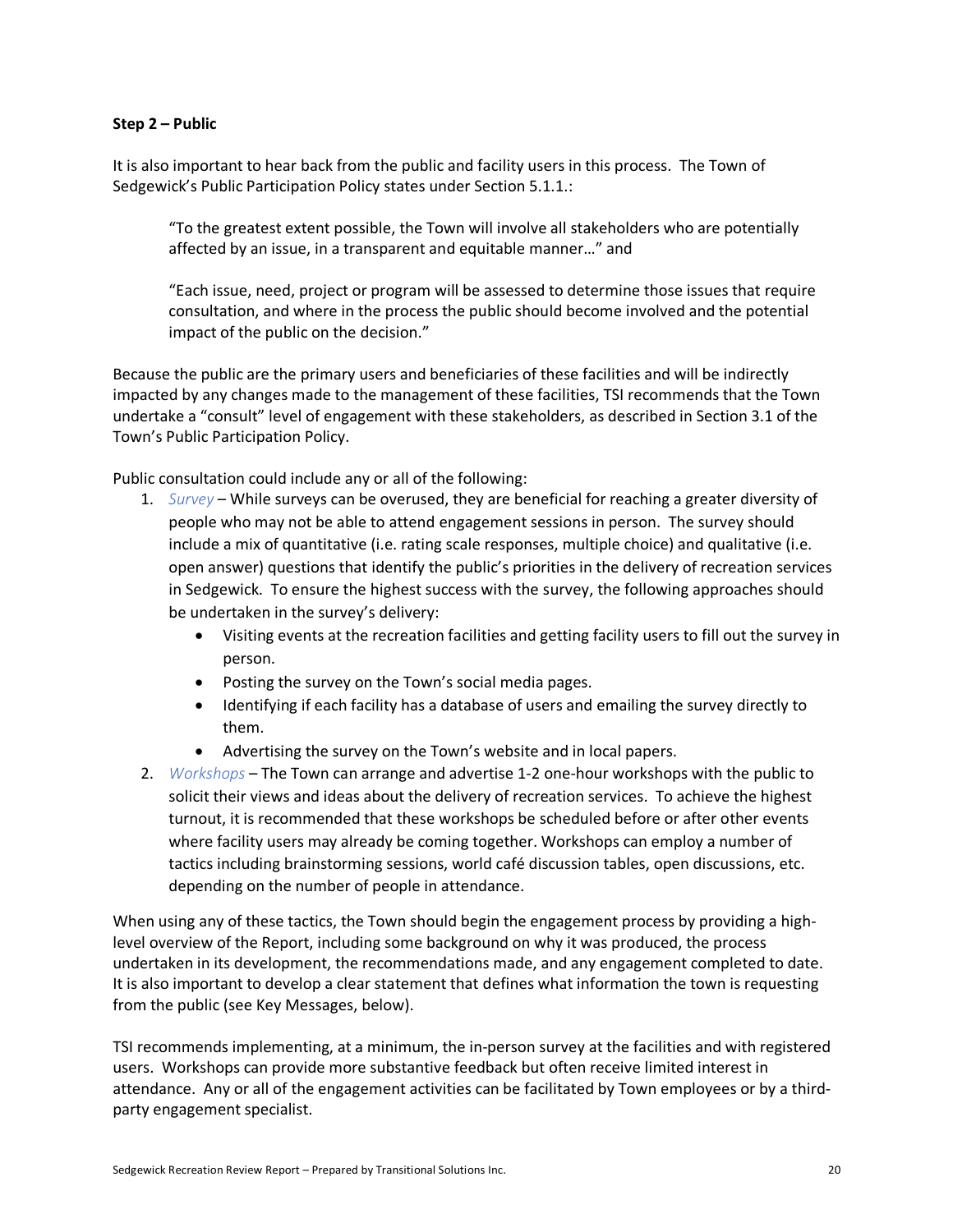#### **Step 3 – Council Decision and Public Follow Up**

All feedback obtained through Steps 1 and 2 above should be compiled and provided to Council for review and consideration as part of the decision-making process. The recommendations provided in this Report should be reviewed together with this feedback prior to the adoption of Recommendations 4-6 or any changes to the current management structure of Sedgewick's recreation facilities.

Once the decision regarding recreation management has been made, the decision should be communicated back to the associations and the public along with a description of how their input was considered and used in the decision-making process. This step is crucial for demonstrating transparency in the engagement process and that Council is committed to truly considering input from their residents.

#### *Communications – Key Messages*

Key messages provide all community leaders (e.g. CAOs, elected officials, recreation facility employees, etc.) that will be speaking to the decision being made with the tools to communicate with confidence. Consistent messaging is vital for ensuring all interested parties are provided with the same information and to demonstrate that community leaders are working together in the process. Key messages should be developed in advance of any public engagement/communication and will form the basis of any questions/materials developed to support the engagement process, press releases, public notifications, etc. TSI has developed the following high-level key messages to support the engagement and implementation process. These messages should be reviewed, updated and added to as needed to support the overall process.

#### **Recommended Messaging**

- The Town of Sedgewick recently contracted a third-party consultant to complete a recreation management assessment on all Town-owned recreation facilities. This included the Wild Rose Co-op Recreation Centre, the Sedgewick Lake Park Campground, the Sedgewick Community Hall and the Sedgewick Golf Course.
- The purpose of the assessment was to address the Town's Strategic Goal to support recreation and volunteers by better understanding where there may be risks and opportunities in the current operating model, in addition to understanding how these facilities can better collaborate to achieve efficiencies and generate growth for the municipality.
- The results of the Report indicated that there were areas for improvement with recreation management in the Town of Sedgewick. Specifically, there is a need for better communication and collaboration among Town Administration, Council and the different recreation groups in the community.
- Because Sedgewick's recreation facilities are at the centre of the community's cultural and social life, we understand how important it is for recreation volunteers and facility users to be involved in this conversation. For this reason, we are asking for your input into how we manage these recreation facilities going forward to increase opportunity and reduce risk in our community
- Non-profit societies and volunteers are vital to the success of Sedgewick and will continue to play an important role in managing recreation. The goal of this process is to find a way for the Town to provide support to these groups to improve the quality of recreation services overall, reduce risk to volunteers, and generate growth for the community.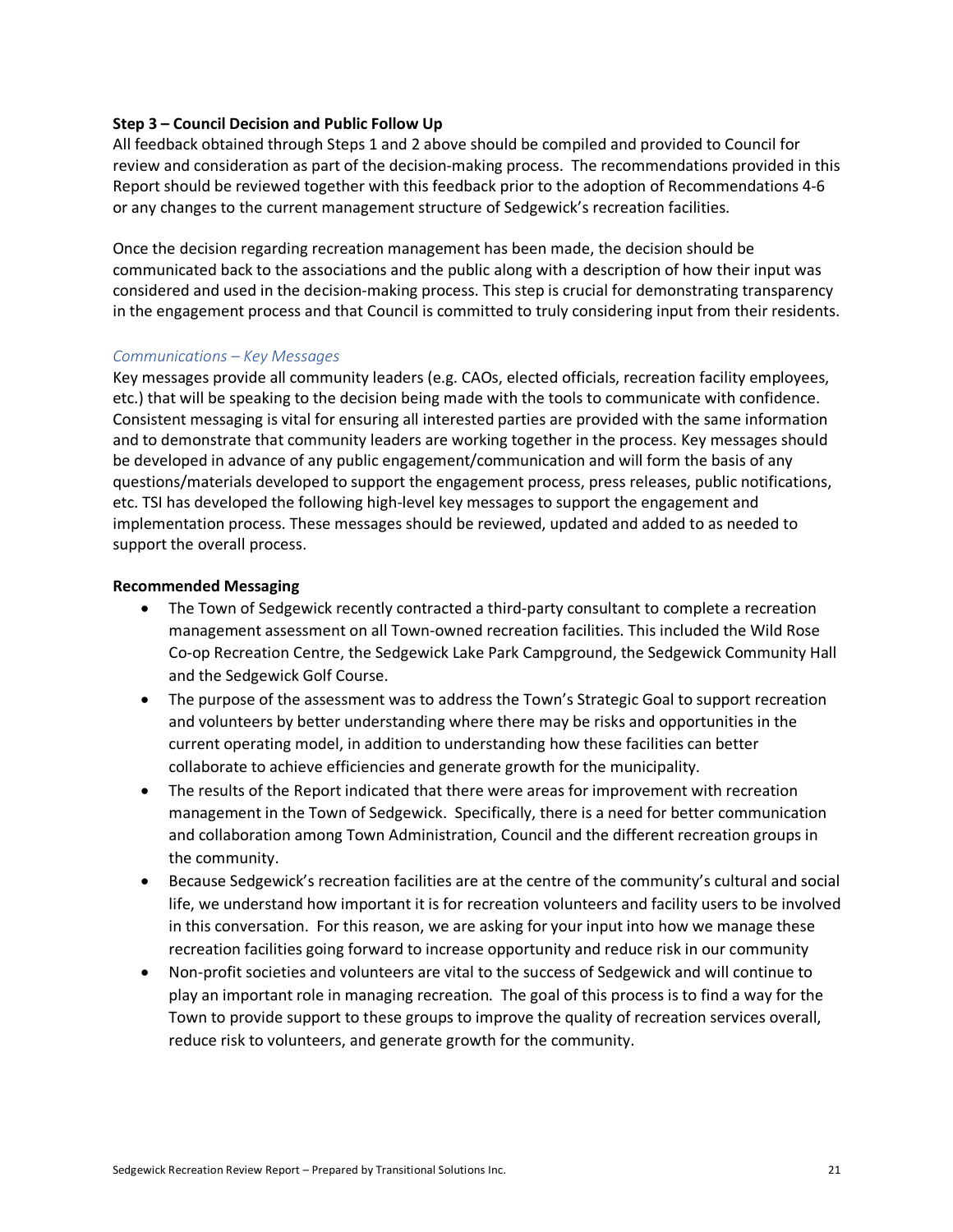# **APPENDICES**

Appendix A: Interview Questions Appendix B: Recreation Management Survey Appendix C: Draft Recreation Advisory Board Bylaw Appendix D: Request for Decision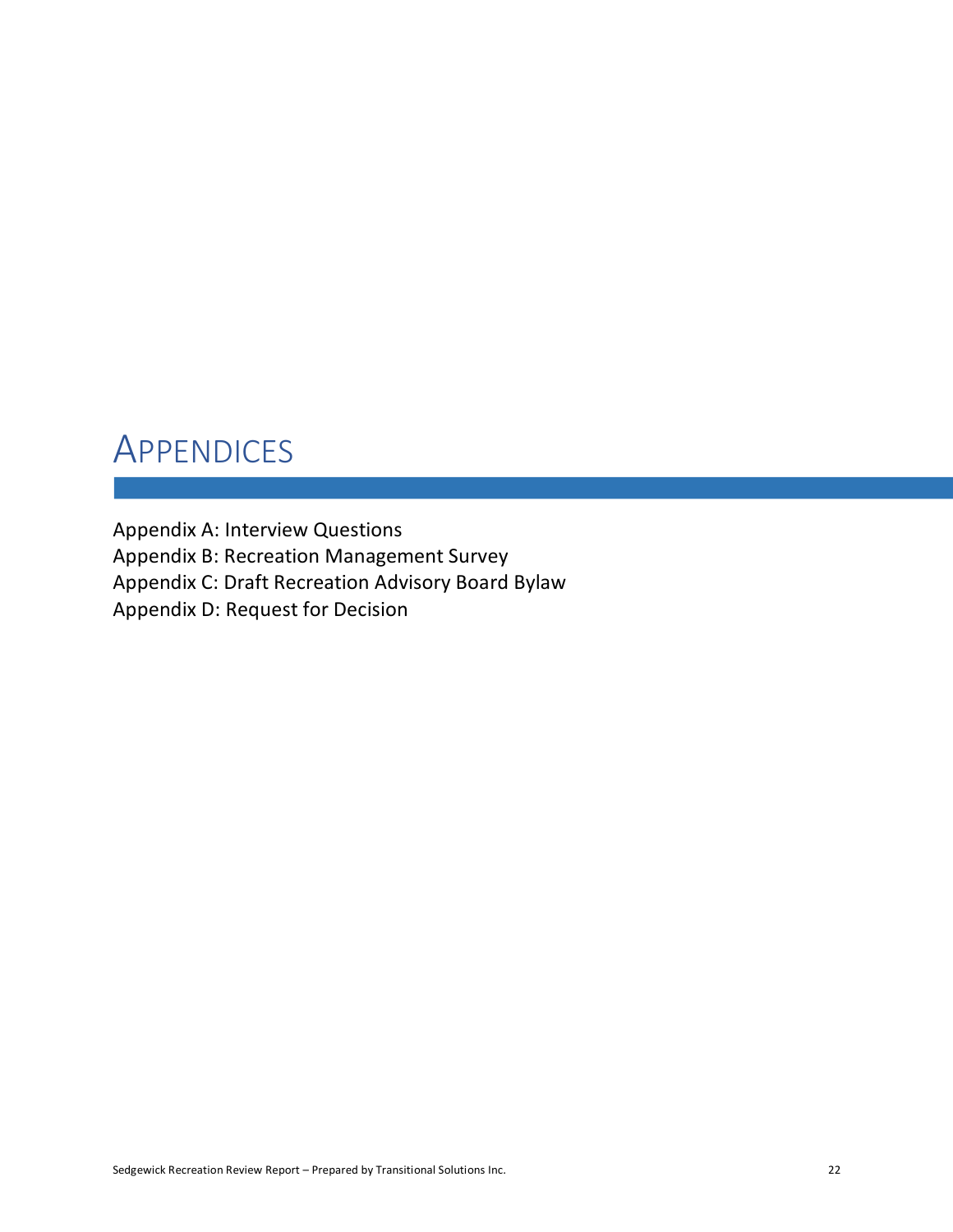Appendix A: Interview Questions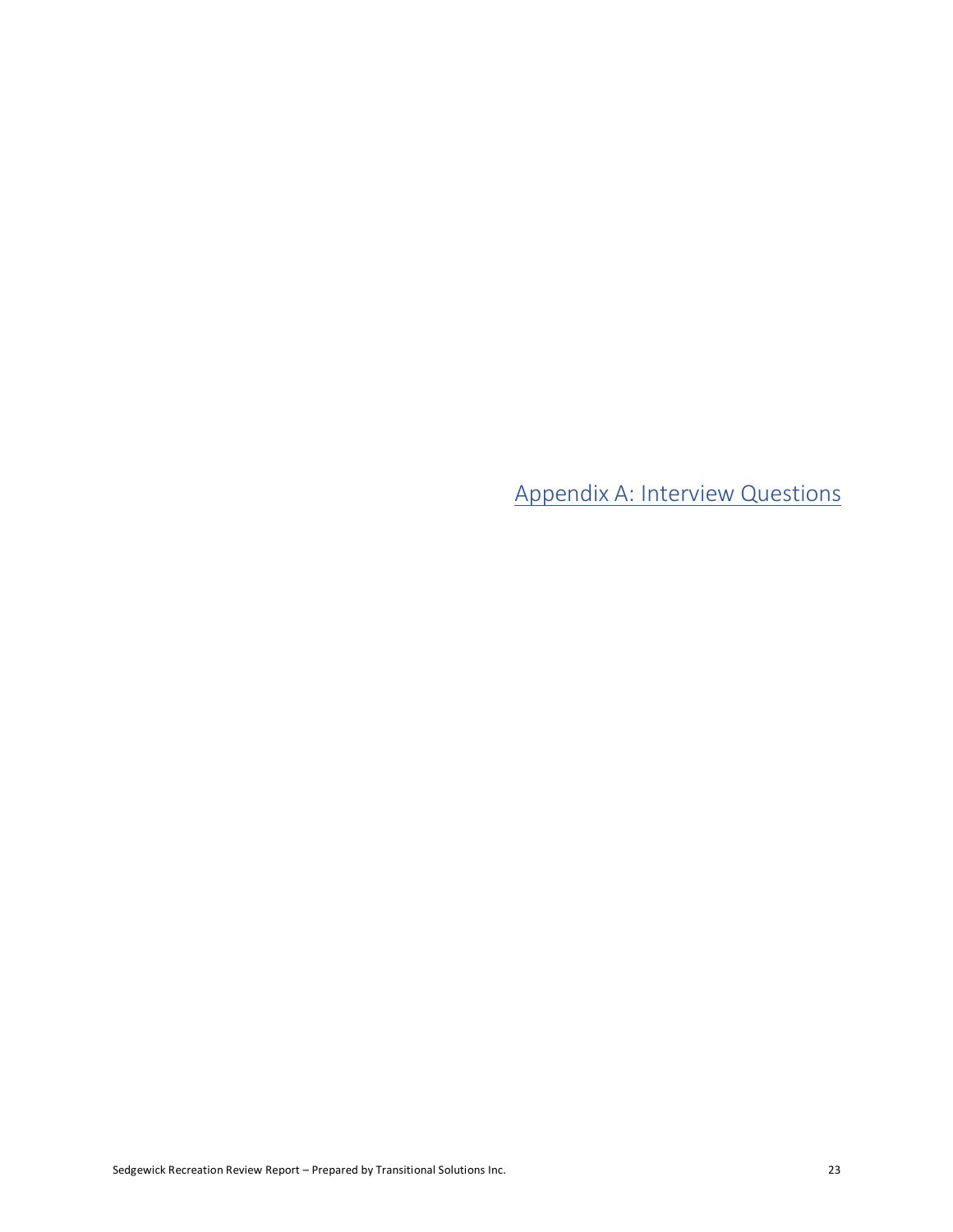#### CAO Interview Questions

December 19, 2018

- 1. Describe the history of recreation management in Sedgewick during your time as CAO that has resulted in this project.
	- a. What are the concerns?
	- b. What efforts have been taken to date?
	- c. What problem are you trying to solve?
- 2. What funding does the County provide to the recreation associations?
- 3. What funding does the Town give to the recreation associations?
- 4. What impact will the Flagstaff Intermunicipal Partnership Governance Model have on the management of recreation facilities in Sedgewick?
- 5. Can we get a copy of the bylaws for the societies?
- 6. Other?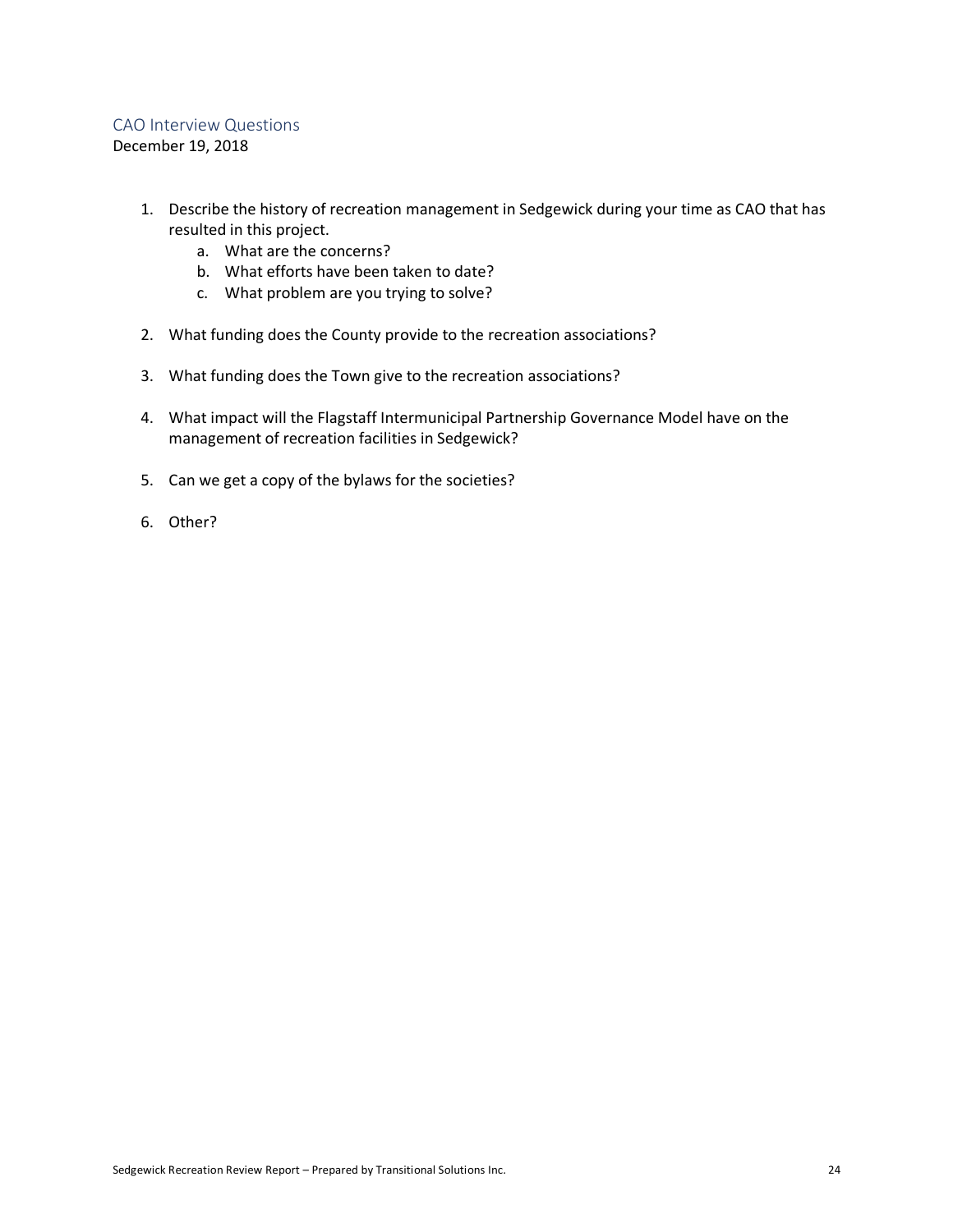#### Board Interview Questions December 20 & 21, 2018

- 1. Explain the relationship your Board has with the Town?
- 2. How does your Board function and what role does it fulfill?
- 3. Can you provide an overview of your operations and services?
- 4. How do you market and/or communicate to the Public in relation to the facilities you operate?
- 5. Where do your users come from? Do you track usage?
- 6. What do you believe are your Strengths & Weaknesses with your current operating model?
- 7. What challenges do you see moving forward with the Town's vision? Are you supportive of that vision?
- 8. How do you plan for and deal with capital replacement or expansion of capital assets?
- 9. Do you have a Capital Improvement Plan?
- 10. Do you receive Operational and/or Capital Funding from the Ag Society?
- 11. How well do the four Groups collaborate on the delivery of recreational services?
- 12. What ideas do you have on how to strengthen the delivery of recreation in Sedgewick?
- 13. Describe how strong you feel your Group is with respect to the recruitment of Volunteers for your Board?
- 14. Do you believe consolidation of all four Groups under one umbrella organization is a viable option?
- 15. What do you see as an alternative option for managing rec services more efficiently going forward?
- 16. Is there anything else you would like to provide to us? Or is there a question you thought we might have asked and did not?
- 17. How would you promote the Town?
- 18. Other?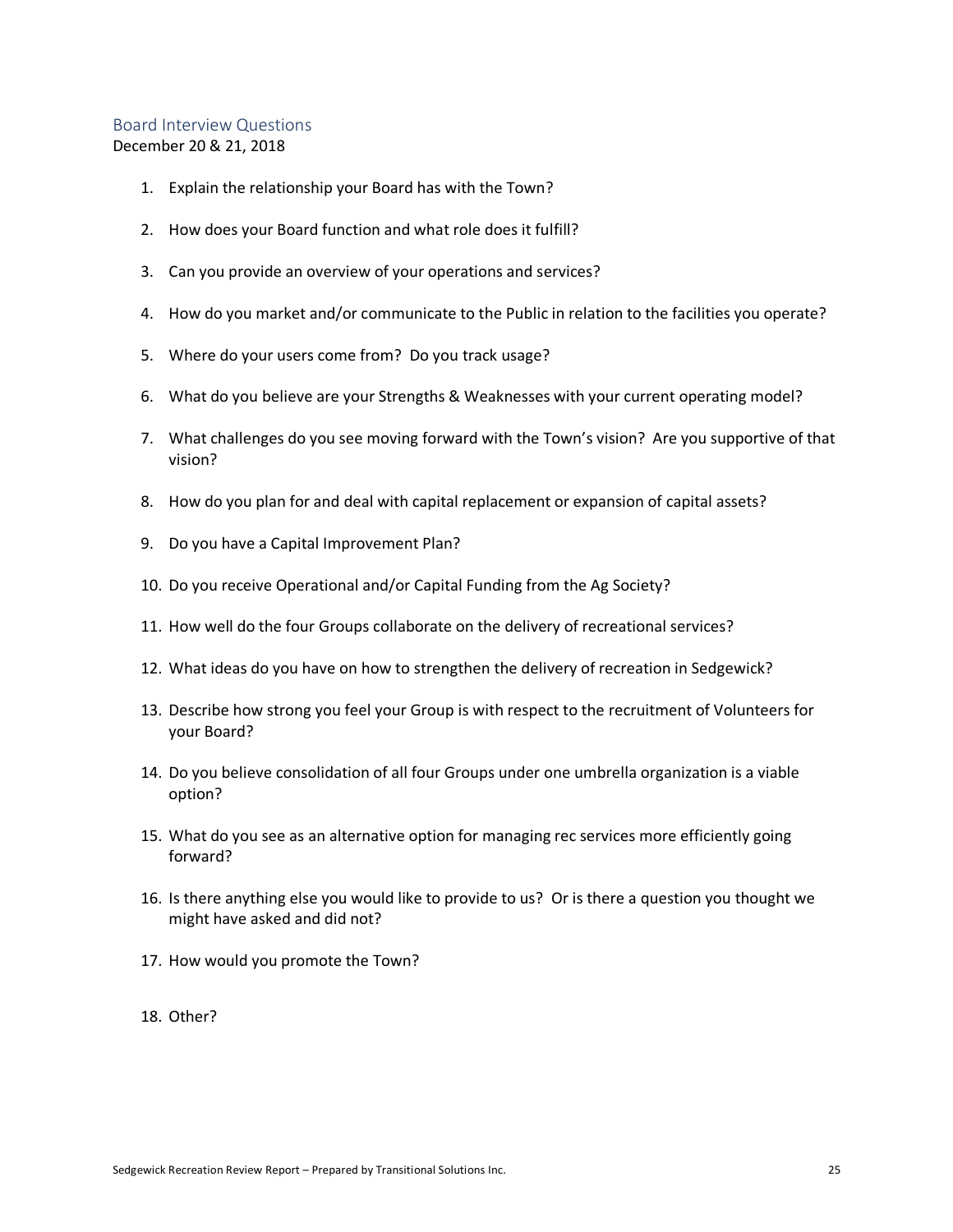#### Council Interview Questions

December 20, 2018

- 1. What concerns do you have with respect to the provision/delivery of recreation services in the Town?
- 2. Do you think the Town should be responsible for the provisions of recreation services in the community? What does that look like?
- 3. Is there any interest in selling the lands the Lake Park Board manages?
- 4. Do you believe consolidation of all four Groups under one umbrella organization is a viable option?
- 5. The Recreation Center is a Town owned facility. Explain why you have a volunteer group being responsible for the management and operation of this facility? Is this not something that your Administration should be responsible for?
- 6. You have a Recreation Committee who recommend the allocation of the Ag Society funding from the County. Why would this not be something the Recreation Board dealt with?
- 7. Do you believe that the taxpayers of Sedgewick should be funding any recreation services in your community? It is our understanding you currently do not.
- 8. Other?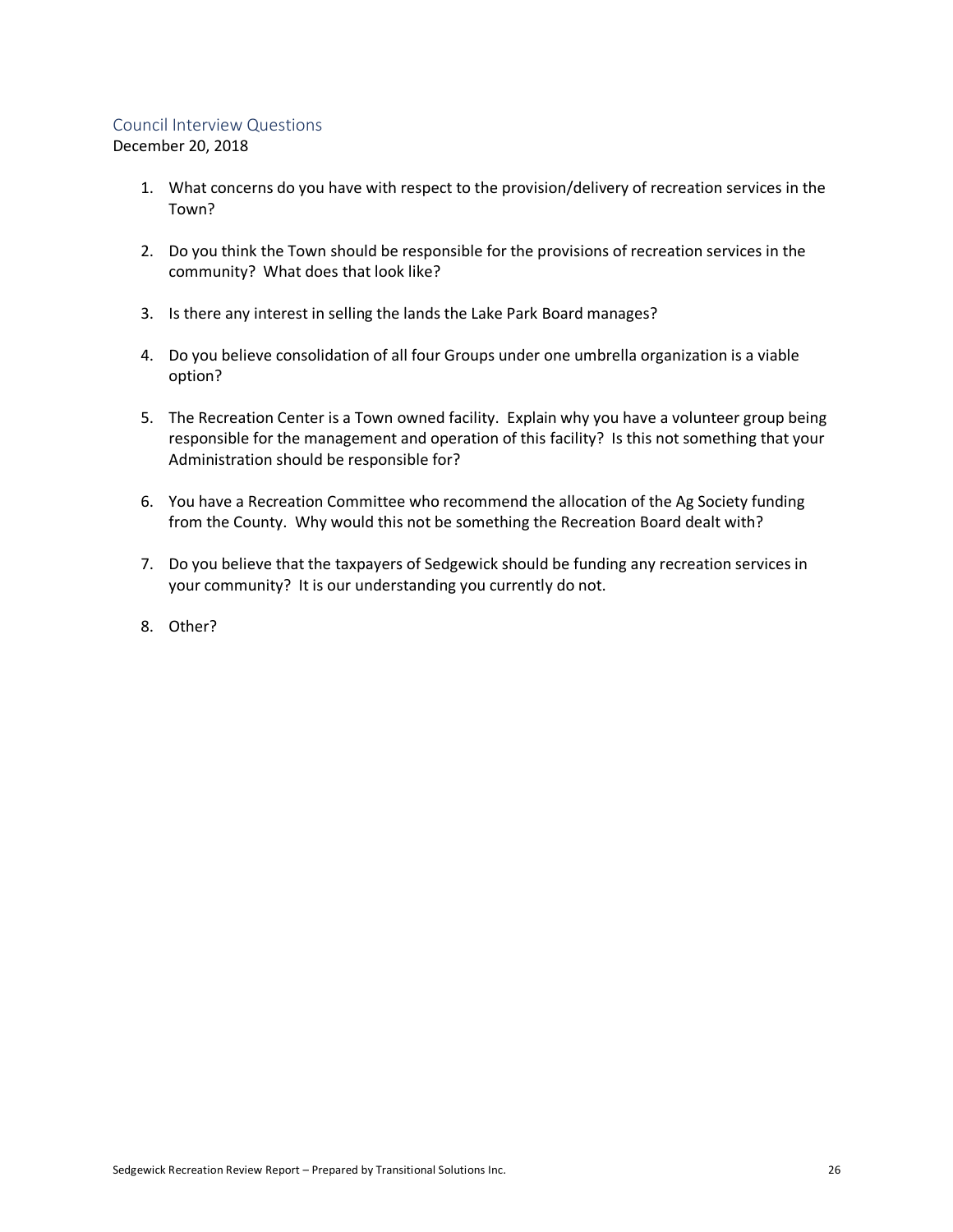Appendix B: Recreation Management Survey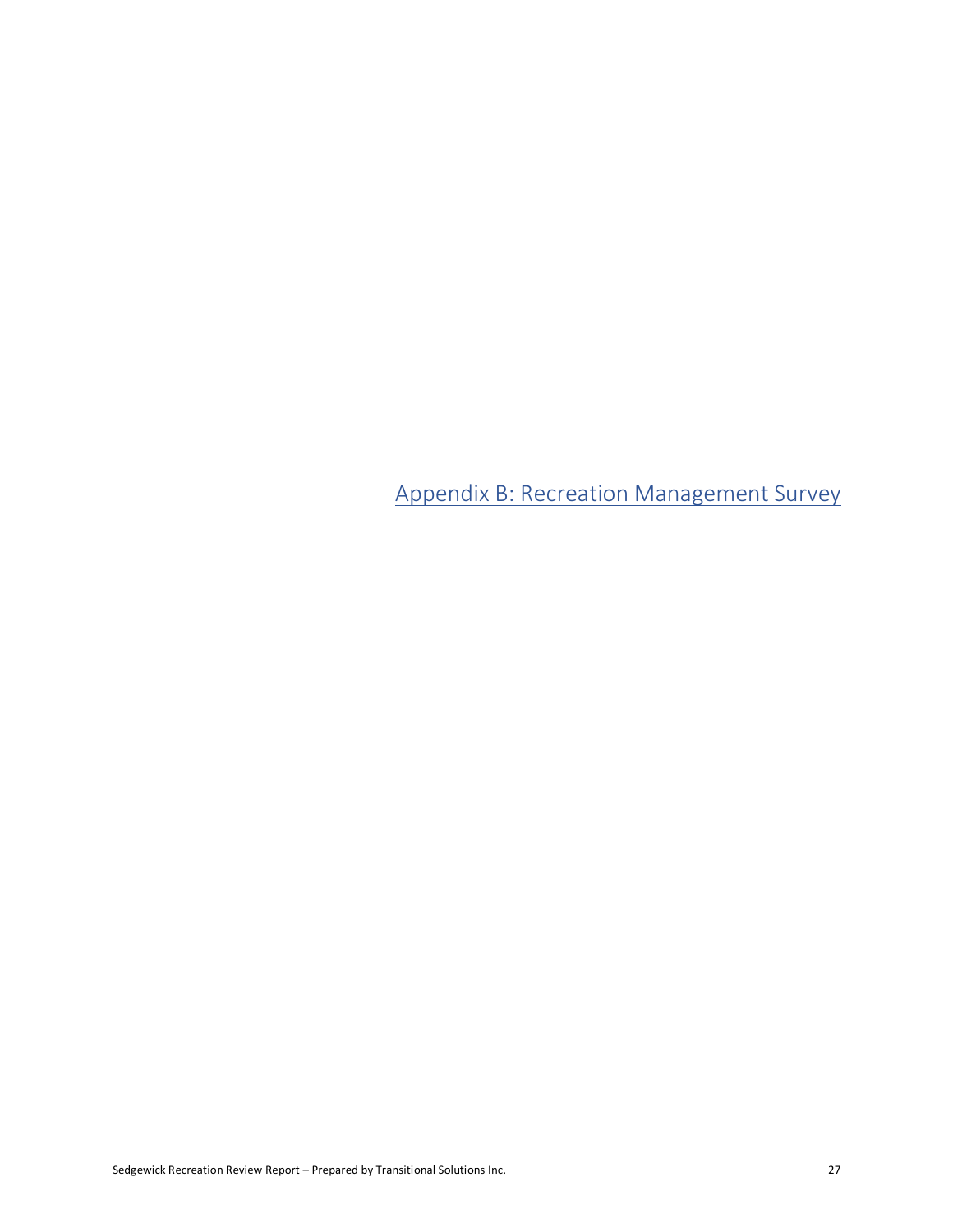

### **Alberta Municipalities with Populations of 700-1000 People Recreation Management Survey**

| <b>Municipality</b>       |     | <b>Population Recreation Facilities in</b><br>the Municipality                                                                  | <b>Facility Ownership</b>                                                                                                                  | <b>Facility Operators</b>                                                                                                                                          | <b>Municipal Recreation</b><br><b>Staff</b>                                                                        |
|---------------------------|-----|---------------------------------------------------------------------------------------------------------------------------------|--------------------------------------------------------------------------------------------------------------------------------------------|--------------------------------------------------------------------------------------------------------------------------------------------------------------------|--------------------------------------------------------------------------------------------------------------------|
| <b>Village of Clive</b>   | 715 | Indoor Arena; Curling<br>Rink; Outdoor Arena; Ball<br>Diamond & Soccer Pitch                                                    | Ag Society - Indoor Arena;<br>Curling Club-Culring Rink;<br>Municipality - Outdoor<br>Arena, Ball Diamond &<br>Soccer Pitch                | Nonprofits associations<br>operate the arena and<br>curling rink; Public Works<br>department operates the<br>municipal-owned facilities                            | Recreation is<br>supported by Public<br>Works                                                                      |
| <b>Village of Consort</b> | 729 | <b>Recreation Complex</b><br>(arena, curling rink,<br>bowling alley, community<br>hall); Sports grounds;<br><b>Outdoor Pool</b> | All owned by municipality                                                                                                                  | All operated by<br>municipality                                                                                                                                    | Recreation Director;<br>One full-time and one<br>part-time person<br>employed by Village;<br>Pool staff in summer. |
| <b>Village of Alix</b>    | 734 | Arena, Ag Grounds, Alix<br>Lake Recreation Area,<br>Community Hall, Golf<br>Course; Baseball<br>Diamonds; Campgrounds;          | Municipality & Arena<br>Board - Joint ownership of<br>Arena<br>Municipality -<br>Campground<br>Remainder owned by non-<br>profit societies | Operation of Campground<br>is tendered annually;<br>Arena is operated by arena<br>board; Remainder are<br>operated by their<br>respective non-profit<br>societies. | 2 Recreation Staff who<br>provide recreation<br>programming.                                                       |
| <b>Village of Warburg</b> | 766 | Arena, Curling Rink;<br><b>Baseball Diamonds;</b><br>Campground; Spray Park                                                     | All owned by municipality                                                                                                                  | All operated by nonprofits: Recreation<br>Arena Board; Pioneer<br>Society; Curling Club                                                                            | Coordinator                                                                                                        |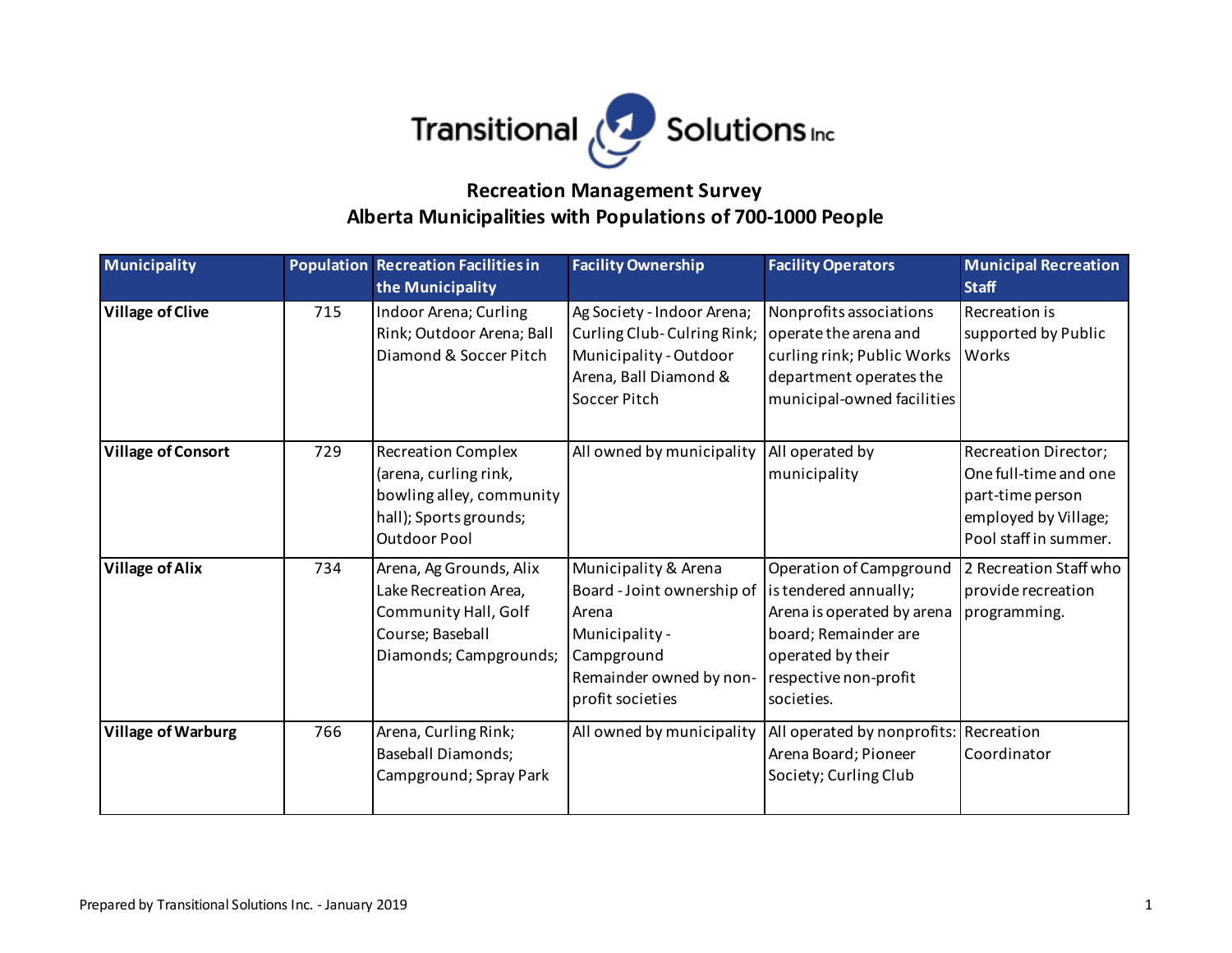| <b>Municipality</b>         |     | <b>Population Recreation Facilities in</b>                                                                                                                                                                      | <b>Facility Ownership</b>                                                                                                           | <b>Facility Operators</b>                                                                                                                     | <b>Municipal Recreation</b>                                                                                                |
|-----------------------------|-----|-----------------------------------------------------------------------------------------------------------------------------------------------------------------------------------------------------------------|-------------------------------------------------------------------------------------------------------------------------------------|-----------------------------------------------------------------------------------------------------------------------------------------------|----------------------------------------------------------------------------------------------------------------------------|
|                             |     | the Municipality                                                                                                                                                                                                |                                                                                                                                     |                                                                                                                                               | <b>Staff</b>                                                                                                               |
| <b>Town of McLennan</b>     | 791 | Arena, Golf Course, Fitness<br>Facility                                                                                                                                                                         | <b>Recreation Board - Fitness</b><br>Facility; Municipality -<br>Arena & Golf Couse                                                 | Arena - operated by<br>Municipality<br>Golf Course - operated by<br>non-profit society,<br>Fitness Facility - operated<br>by Recreation Board | n/a                                                                                                                        |
| <b>Town of Rainbow Lake</b> | 795 | Arena, Community Hall,<br>Curling Rink, Fitness Club,<br>Golf Course, Baseball<br>Diamond,<br>Tennis/Basketball Court,<br>Kid Play Park                                                                         | All owned by municipality<br>except the Golf Club House volunteer board;                                                            | Golf Club - operated by<br>Town operates and<br>maintains everything else                                                                     | Recreation Director;<br>two other full time<br>recreation employees<br>and two part-time<br>positions that are<br>seasonal |
| <b>Town of Sedgewick</b>    | 811 | <b>Recreation Centre</b><br>(Bowling Alley, Curling<br>Rink, Arena), Community<br>Hall, Golf Course,<br>Sedgewick Lake Park<br>Campground. (Spray Park),<br>Agricultural Grounds, Race<br>Track & Rodeo Grounds | Municipality - Golf Course,<br>Rec Centre, Community<br>Hall, Lake Park<br>Campground<br>Ag Society - Race Track &<br>Rodeo Grounds | Non-Profit Societies                                                                                                                          | n/a                                                                                                                        |
| <b>Village of Beiseker</b>  | 819 | Arena, Community Center,   All owned by municipality<br>Campground                                                                                                                                              |                                                                                                                                     | Ag Society operates arena;<br>Municipalty operates<br>everything else                                                                         | Recreation<br>Coordinator; seasonal<br>campground manager                                                                  |
| <b>Town of Daysland</b>     | 824 | Arena, Curling Rink,<br>Community Hall, Golf<br>Course                                                                                                                                                          | Land owned by Town,<br>Facilities owned by the<br>societies                                                                         | Non-Profit Societies                                                                                                                          | n/a                                                                                                                        |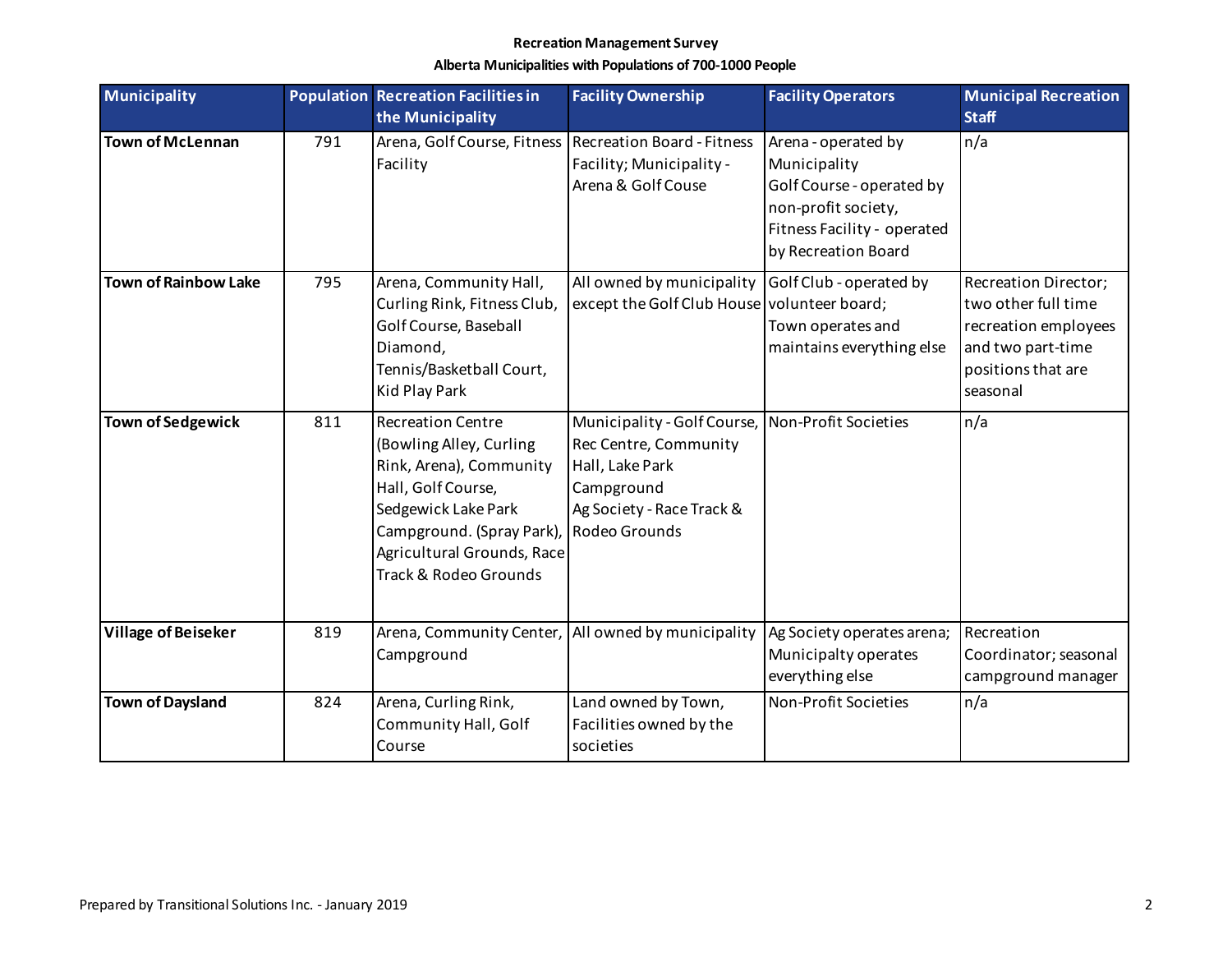| <b>Municipality</b>          |     | <b>Population Recreation Facilities in</b>                                                                                              | <b>Facility Ownership</b>                                                                    | <b>Facility Operators</b>                                                                                                                                                                       | <b>Municipal Recreation</b>                   |
|------------------------------|-----|-----------------------------------------------------------------------------------------------------------------------------------------|----------------------------------------------------------------------------------------------|-------------------------------------------------------------------------------------------------------------------------------------------------------------------------------------------------|-----------------------------------------------|
|                              |     | the Municipality                                                                                                                        |                                                                                              |                                                                                                                                                                                                 | <b>Staff</b>                                  |
| <b>Town of Milk River</b>    | 827 | Curling Rink, Golf Course,<br>Outdoor Pool,<br>Campground, Community<br>Hall                                                            | Municipality -<br>campground, golf course,<br>swimming pool, curling<br>rink                 | <b>Community Centre</b><br>operated by ag society;<br>Pool operated by<br>Municipality; Curling rink<br>operated by the curling<br>club; Golf Course and<br>campground operated by<br>Golf Club | Recreation is<br>supported by Public<br>Works |
| Village of Hythe             | 827 | Arena, Curling Rink,<br>Community Center                                                                                                | Arena, Curling Rink                                                                          | <b>Recreation Association</b>                                                                                                                                                                   | n/a                                           |
| <b>Village of Linden</b>     | 828 | Outdoor Skating Rink                                                                                                                    | Outdoor Skating Rink                                                                         | Ag Society                                                                                                                                                                                      | n/a                                           |
| <b>Village of Mannville</b>  | 828 | Arena, Curling Rink,<br><b>Community Hall, Fitness</b><br>Facility in the Complex                                                       | All owned by municipality                                                                    | Mannville Agricultural<br>Society                                                                                                                                                               | <b>Operations Manager</b>                     |
| <b>Town of Bashaw</b>        | 830 | Arena, Fitness Facility,<br>Outdoor Exercise Park, Ball<br>Diamonds, Curling Rink,<br>Tennis & Pickleball Courts                        | All owned by municipality                                                                    | Recreation Board with the<br>help of local groups                                                                                                                                               | n/a                                           |
| <b>Town of Mundare</b>       | 852 | Arena, Curling Rink,<br><b>Bowling Alley</b>                                                                                            | Bowling Alley and Curling<br>Rink - owned by<br>Municipality, Arena -<br>owned by Ag Society | Bowling Alley & Curling<br>Rink - municipality, Arena -<br>Ag Society                                                                                                                           | n/a                                           |
| <b>Village of Forestburg</b> | 875 | Arena, Curling Rink,<br>Indoor Riding Arena, Golf<br>Course, Pool, Fitness<br>Facility, Tennis Courts, Ball<br>Diamonds, Soccer Pitches | All owned by municipality                                                                    | Non-Profit Societies                                                                                                                                                                            | n/a                                           |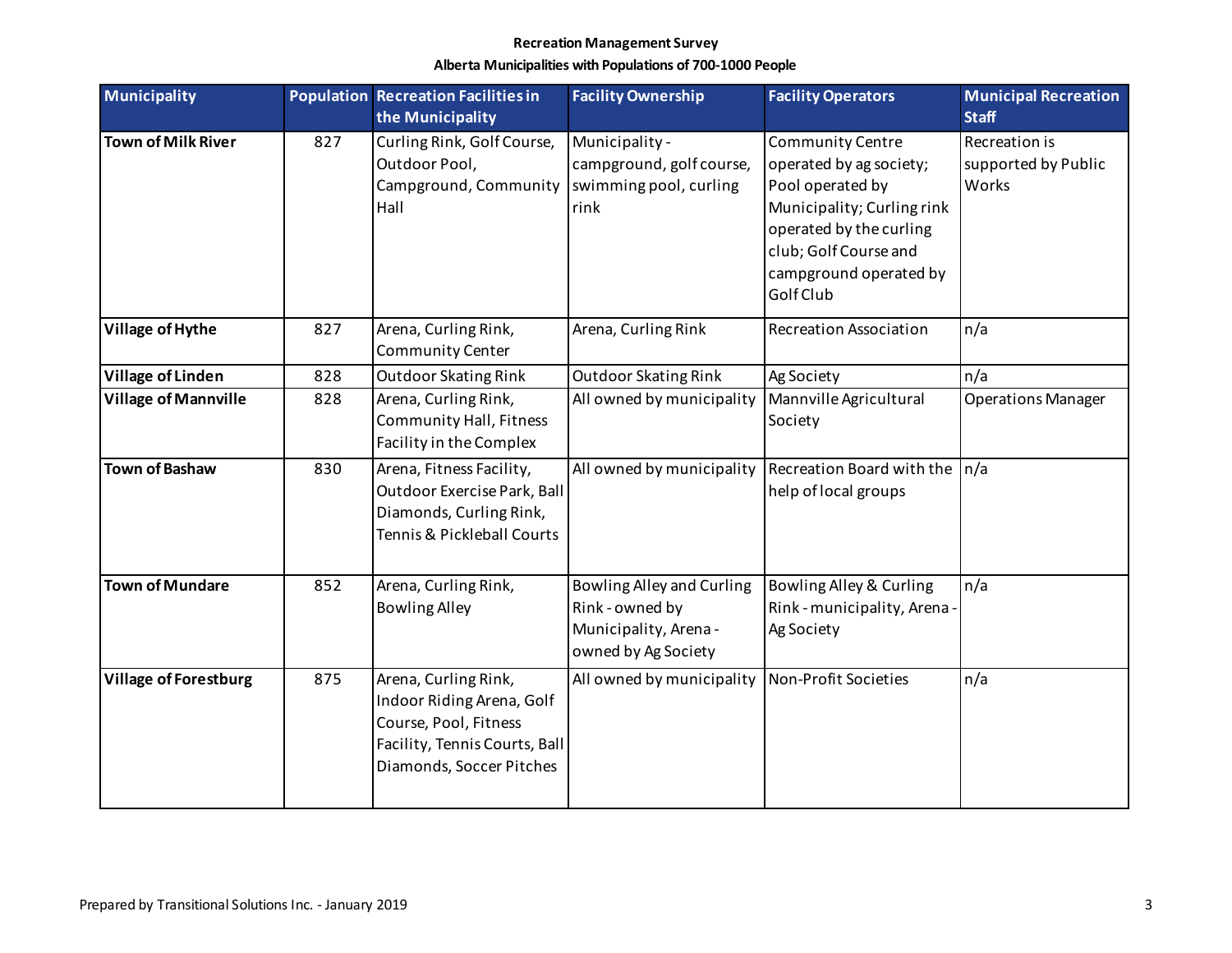| <b>Municipality</b>        |     | <b>Population Recreation Facilities in</b><br>the Municipality                                                 | <b>Facility Ownership</b>                                                                                                                                                      | <b>Facility Operators</b>                                                                                                   | <b>Municipal Recreation</b><br><b>Staff</b> |
|----------------------------|-----|----------------------------------------------------------------------------------------------------------------|--------------------------------------------------------------------------------------------------------------------------------------------------------------------------------|-----------------------------------------------------------------------------------------------------------------------------|---------------------------------------------|
| <b>Village of Delburne</b> | 892 | Arena, Curling Rink, Golf<br>Course, Spray Park,<br>Skateboard Park,<br>Gymkhana, Ball Diamonds                | All owned by the<br>municipality except the<br>Arena which is owned by<br>Ag Society                                                                                           | Spray park, skateboard<br>park, ball diamonds -<br>operated by the town,<br>others are operated by non-<br>profit societies | n/a                                         |
| <b>Village of Boyle</b>    | 925 | Arena, Community Centre,<br>Curling Rink, RV Park, Ball<br>Diamonds, Splash Park,<br><b>Fitness Centre</b>     | Municipality, with the<br>exception of the curling<br>rink (owned and operated<br>by curling club)                                                                             | Municipality, except<br>fitness centre run by<br>volunteer board                                                            | n/a                                         |
| <b>Town of Caster</b>      | 929 | Arena, Curling Rink, Pool,<br>Golf Course, Ball<br>Diamonds, Campground                                        | All owned by the<br>Municipality                                                                                                                                               | Arena, ball diamonds,<br>campground, pool -<br>operated by the<br>municipality, all others<br>run by non-profit societies   | <b>Recreation Director</b>                  |
| <b>Town of Coronation</b>  | 940 | Arena, Bowling Alley,<br>Curling Rink, Fitness<br>Center, Golf Course, Ball<br>Diamonds, Pool, Soccer<br>Field | All owned by the<br>Municipality                                                                                                                                               | Pool, bowling alley, fitness   Recreation Director<br>centre-municipality,<br>others operated by non-<br>profit societies   |                                             |
| <b>Town of Smoky Lake</b>  | 964 | Arena, Golf Course, Curling Arena - land owned by<br>Rink, Museum                                              | municipality, building<br>owned by Ag Society,<br>Curling Rink - owned by<br>municipality, Golf Course-<br>owned by non-profit<br>society, Museum-owned<br>by Cultural Society | Arena - Ag Society, Curling<br>Rink - Curling Club, Golf<br>Course & Museum - non-<br>profit society                        | $\ln/a$                                     |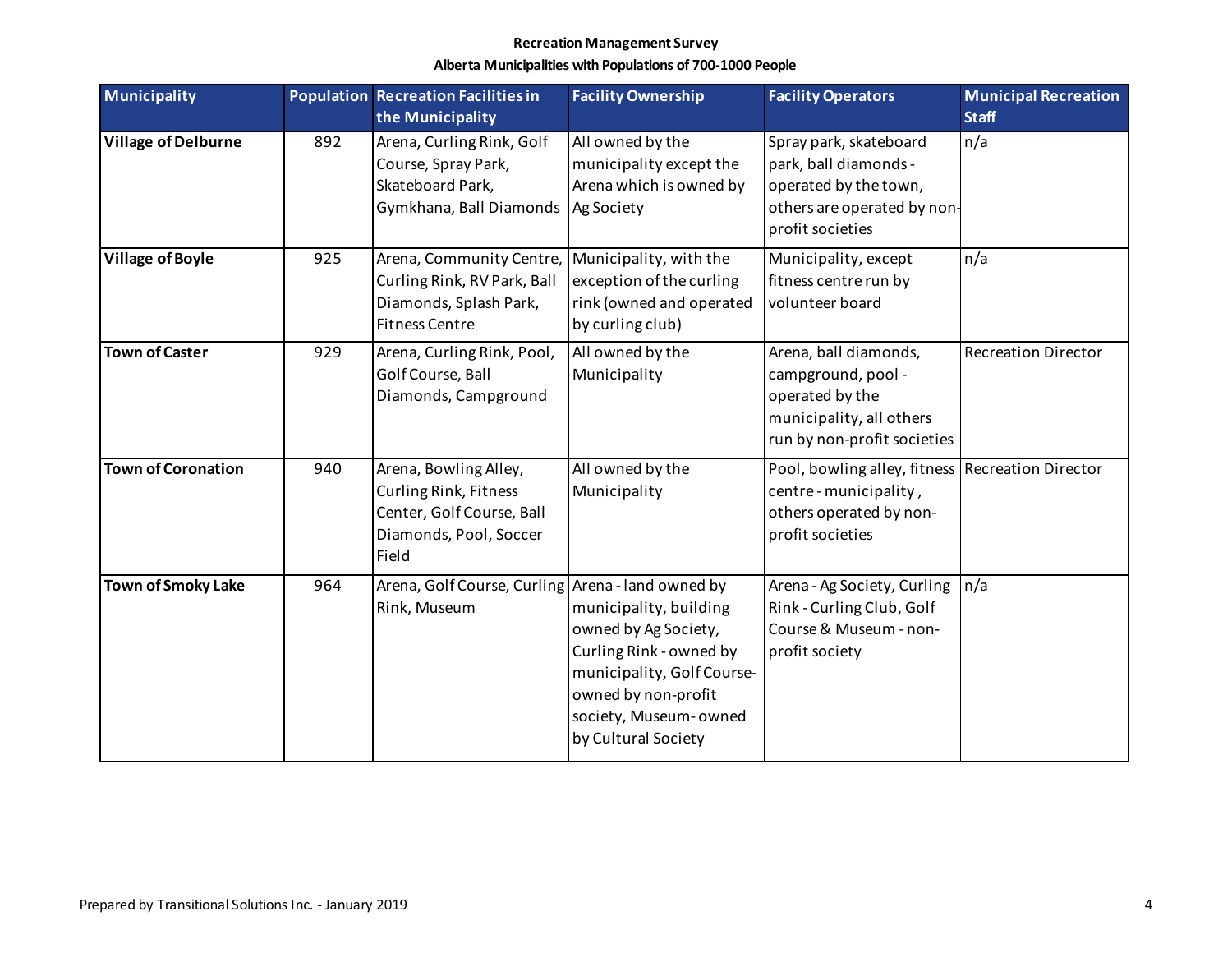| <b>Municipality</b>         |     | <b>Population Recreation Facilities in</b> | <b>Facility Ownership</b> | <b>Facility Operators</b>   | <b>Municipal Recreation</b> |
|-----------------------------|-----|--------------------------------------------|---------------------------|-----------------------------|-----------------------------|
|                             |     | the Municipality                           |                           |                             | <b>Staff</b>                |
| <b>Village of Kitscoty</b>  | 976 | Arena, Curling Rink, Golf                  | Arena & Community Hall -  | Arena & Community Hall -    | n/a                         |
|                             |     | Course, Community Hall                     | land owned by             | Ag Society, Curling Rink -  |                             |
|                             |     |                                            | municipality, building    | Curling Club, Golf Course - |                             |
|                             |     |                                            | owned by Ag Society, Golf | non-profit society          |                             |
|                             |     |                                            | Course - 1/2 land owned   |                             |                             |
|                             |     |                                            | by municipality           |                             |                             |
| <b>Town of Killam</b>       | 989 | Arena, Pool, Fitness                       | Facility (arena, pool,    | All operated by the         | Director of                 |
|                             |     | Centre, Indoor                             | fitness centre, indoor    | municipality                | Community Services,         |
|                             |     | Playground, Ball                           | playground)- owned by Ag  |                             | <b>Facility Coordinator</b> |
|                             |     | Diamonds, Bike Park,                       | Society, ball diamonds,   |                             |                             |
|                             |     | Playgrounds                                | bike park, playgrounds -  |                             |                             |
|                             |     |                                            | owned by municipality     |                             |                             |
| <b>Town of Spirit River</b> | 995 | Arena, Curling Rink,                       | All owned by municipality | Hall, pool and ball         | n/a                         |
|                             |     | Community Hall, Pool,                      |                           | diamonds - Municipality,    |                             |
|                             |     | <b>Ball Diamonds, Outdoor</b>              |                           | others operated by non-     |                             |
|                             |     | Rink                                       |                           | profit society or           |                             |
|                             |     |                                            |                           | volunteers                  |                             |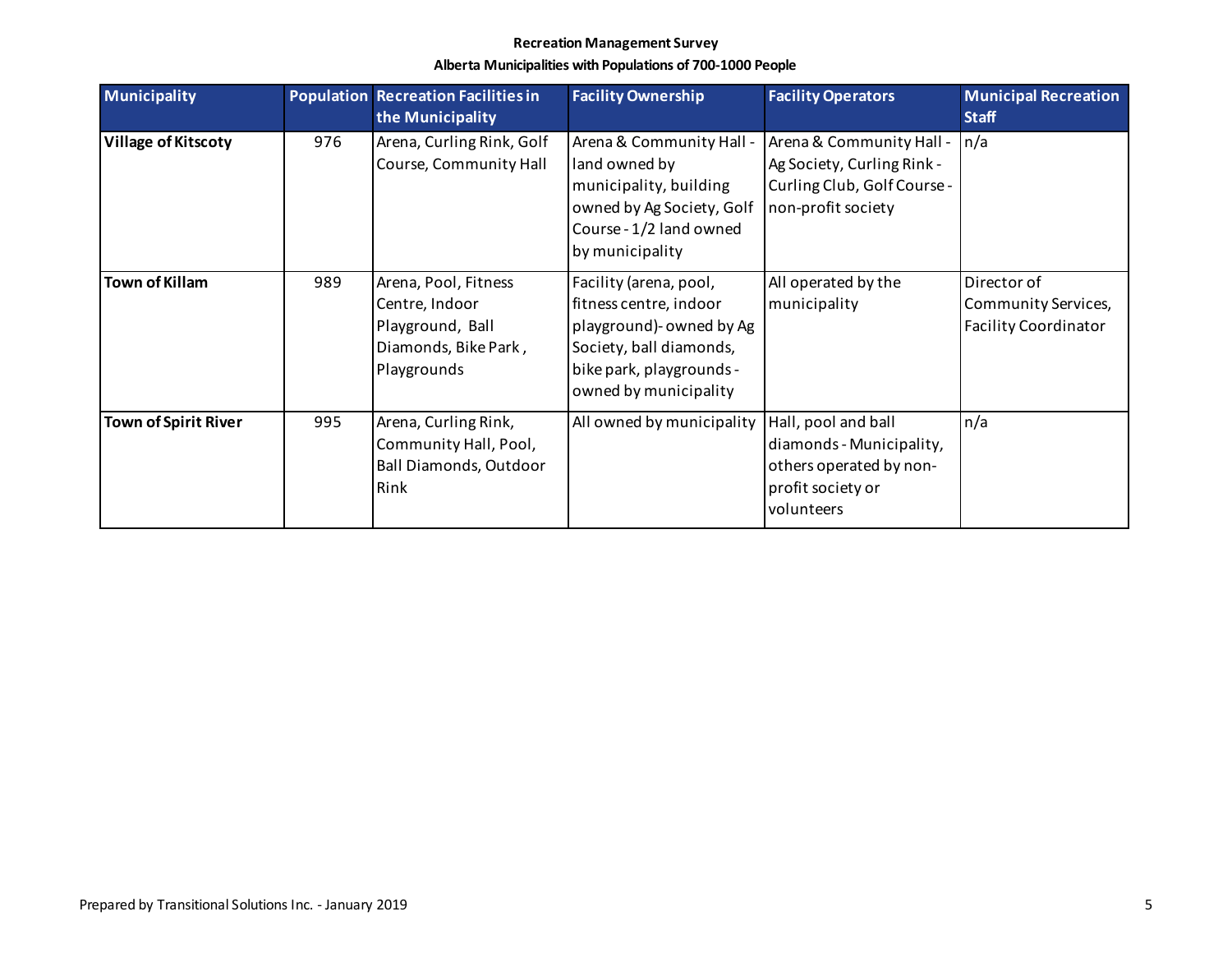Appendix C: Draft Recreation Advisory Board Bylaw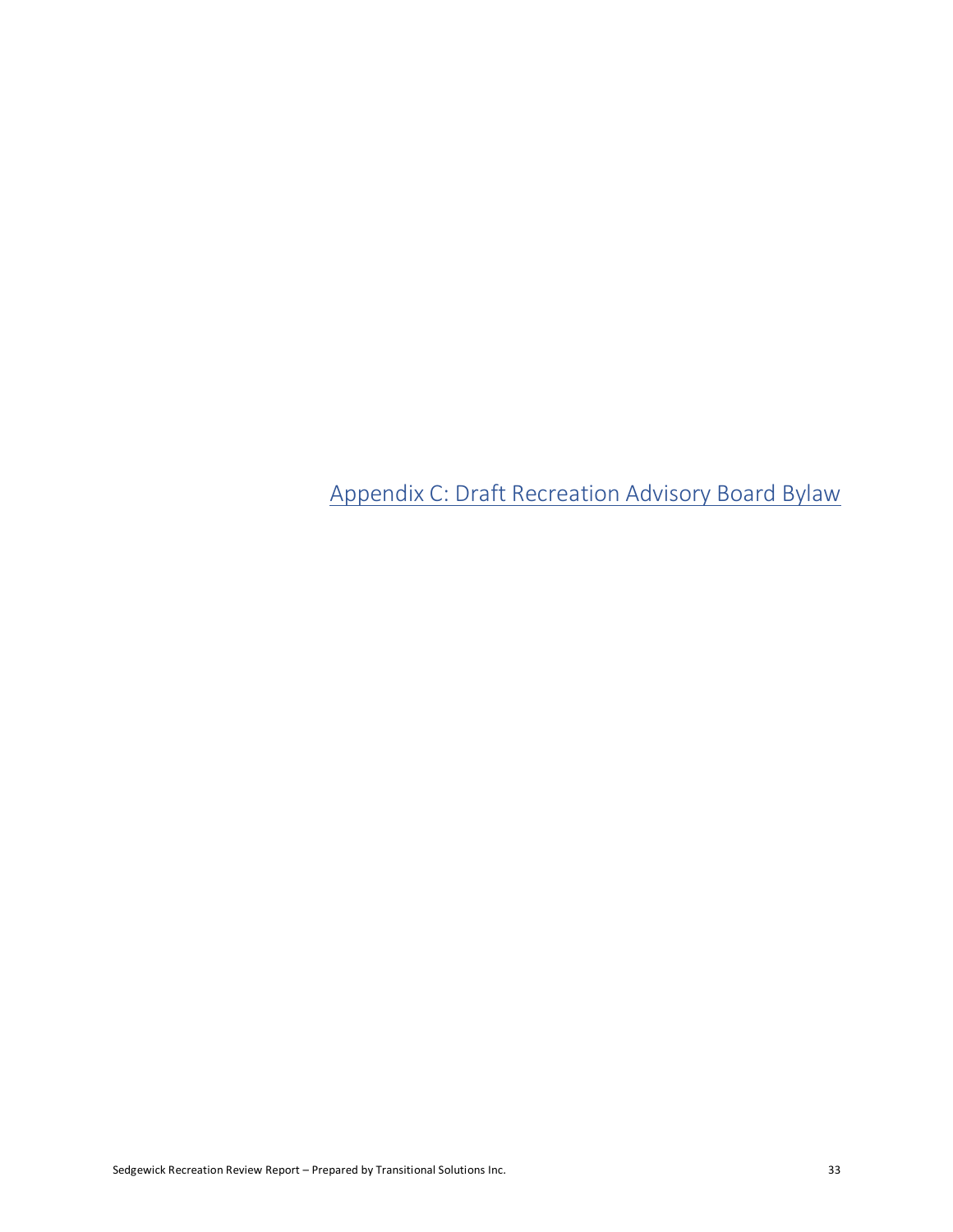## **TOWN OF SEDGEWICK BYLAW NO. XXX/19 RECREATION BOARD BYLAW**

#### **A BYLAW OF THE TOWN OF SEDGEWICK, IN THE PROVINCE OF ALBERTA, FOR THE PURPOSE OF ESTABLISHING A RECREATION BOARD.**

**WHEREAS,** the *Municipal Government Act,* Revised Statues of Alberta 2000, Chapter M-26, as amended authorizes the Council to pass bylaws in relation to the establishment, functions, procedure and conduct of Council committees and other bodies; and

**WHEREAS,** the Council of the Town of Sedgewick recognizes the value of committees and other bodies to support and facilitate the achievement of Sedgewick's Strategic Plan;

**NOW THEREFORE,** the Council of the Town of Sedgewick, hereby enacts the Recreation Board Bylaw as follows:

#### **1. Definitions**

- 1.1 In this bylaw
	- 1.1.1 "Act" means the *Municipal Government Act;*
	- 1.1.2 "Agenda" is the order of items of business for a meeting and the associated report, bylaws, or other documents;
	- 1.1.3 "Bylaw" is a Bylaw of the Town of Sedgewick;
	- 1.1.4 "Chair" means the person who has authority to preside over the meeting;
	- 1.1.5 "Committee" means a Council Committee, Board, Commission or other body established by Council under the *Municipal Government Act*;
	- 1.1.6 "Council" means the Council of the Town of Sedgewick;
	- 1.1.7 "Meeting" means a meeting of the Board;
	- 1.1.8 "Member" is a Member of the Board duly appointed by Council;
	- 1.1.9 "Member-at-Large" means a member of the public appointed by Council;
	- 1.1.10 "Minutes" are the record of proceedings of a meeting recorded in the English language without note or comment;
	- 1.1.11 "Municipal Representative" is a Town Staff person who is functionally responsible for the work and provides administrative and technical support to the committee chair and its membership;
	- 1.1.12 "Public Meeting" means a meeting of board at which members of the public may attend, but which is not a public hearing; and
	- 1.1.13 "Quorum" is a majority of those members appointed and serving on the Board.

#### **2. Establishment of the Board**

2.1 Council hereby establishes the Town of Sedgewick Recreation Advisory Board pursuant to the provisions of Section 145 of the Act.

#### **3. Purpose of the Board**

3.1 The purpose of the Board is to make recommendations to Council on matters pertaining to Parks and Recreation, Culture, and Family and Community Support Services.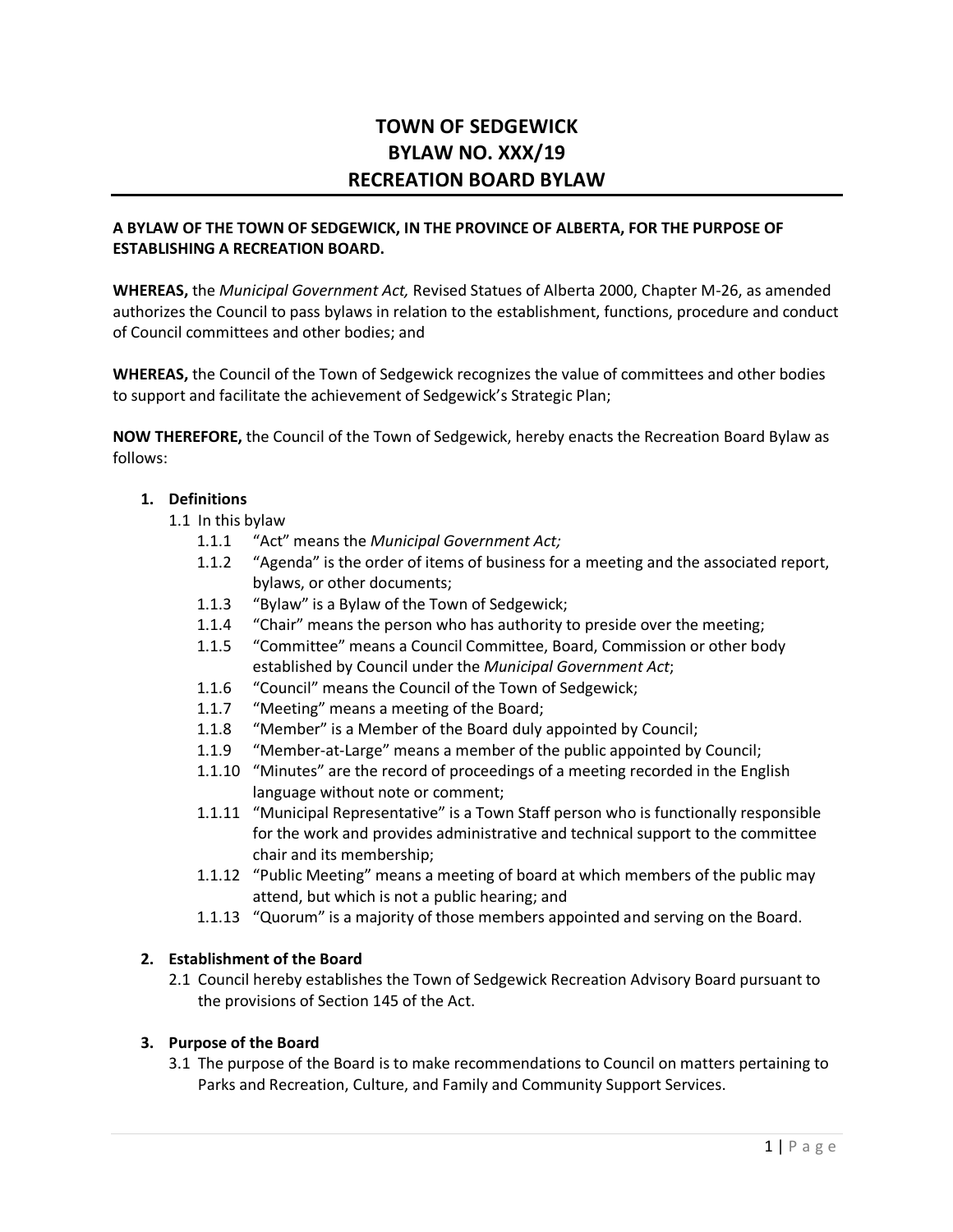#### **4. Composition of the Board**

- 4.1 The membership of the Board shall not exceed six (6) nor less than three (3) citizens-at-large of the Town of Sedgewick or Flagstaff County appointed by Council with not more than one (1) representative from Town Council. Members residing in Flagstaff County must reside within a reasonable distance from the Town of Sedgewick with "reasonable" to be determined at the discretion of Council.
- 4.2 It shall be the duty of the Municipal Representative to give notice of all meeting to all members of the Board, to attend, including an agenda and ensure accurate minutes are kept.
- 4.3 The Municipal Representative shall not be a member of a Committee and may not vote on any matter.

#### **5. Term**

- 5.1 Members-at-Large shall be appointed by Council for a two-year term.
- 5.2 Members-at-Large shall serve no more than three consecutive terms.
- 5.3 The Council Representative shall be appointed to the Board annually at the Organizational Meeting.
- 5.4 Where a Board position is left vacant for any reason, Council may appoint a replacement for the remainder of that term.

#### **6. Power and Duties of the Board**

6.1 The Board shall function in an advisory capacity and make recommendations to Council on matters pertaining to Parks and Recreation, Culture, and Family and Community Support Services.

#### **7. Meetings**

- 7.1 Regular meetings of the Board shall be held on a monthly basis except for the months of July and August, with the time and place of such meetings to be determined by the Board at its first meeting in each calendar year. The meeting dates and times may be changed by the Board from time to time, as the Board may deem advisable,
- 7.2 Special meetings shall be called by the Chair at his/her discretion or upon request of a simple majority of the members. Such special meetings shall be convened within forty-eight hours of receipt of the request by the Chair or at such other time as indicated through the request.
- 7.3 A quorum of the Board shall be a simple majority of the existing members of the Board. For purposes of determining a simple majority, vacant seats shall not be considered.
- 7.4 Each member present at a meeting, including the Chair, has the right to vote. Every member present shall vote on every matter unless:
	- 7.4.1 in a special case, that member is excused from voting; or

7.4.2 that member is disqualified from voting by reason of a pecuniary interest. In the event of a tie, the motion shall be defeated.

- 7.5 Board meetings must be held in public.
- 7.6 The Board may close all or part of its meeting to the public if a matter to be discussed is within one of the exceptions to disclosure in Division 2 of Part 1 of the *Freedom of Information and Protection of Privacy Act,* RSA 2000, Chapter F-25.
- 7.7 When a meeting is closed to the public no motion may be passed at the meeting, except a motion to revert to a meeting held in public.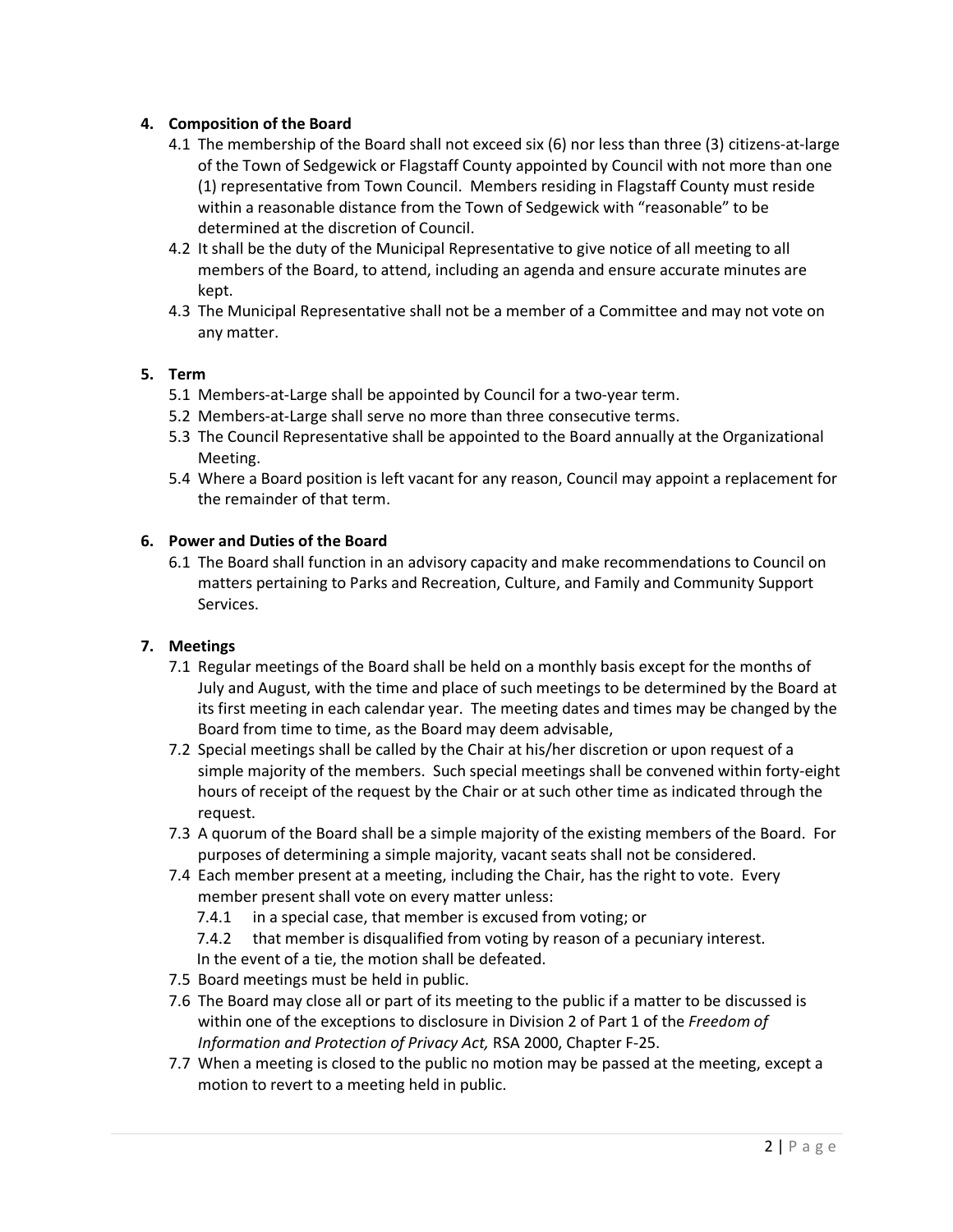- 7.8 In accordance with the MGA, all Members are required to keep in confidence matters discussed in-camera until the item is discussed at a meeting held in public.
- 7.9 All meetings of the Board shall be governed by Robert's Rules of Order.

#### **8. General Provisions**

- 8.1 Any member may resign therefrom at any time upon written notice to the Chair to that effect. Council must be informed of all resignations.
- 8.2 Any member may, at any time, be required to resign by the authority of the Council, if reasonable cause exists. Council shall have sole discretion to determine what "reasonable cause" is.

#### **9. Chair**

- 9.1 The position of Chair shall not be filled by a Council member.
- 9.2 The Chair shall hold office for the calendar year.
- 9.3 The Chair shall be selected at the first meeting of year.
- 9.4 The Chair shall preside over all meetings for the Board and decide on all points of order that arise.
- 9.5 In the absence of the Chair, one of the other Members shall be elected to preside and shall discharge the duties of the Chair during the meeting, or until the arrival of the Chair.

#### **10. Severability**

10.1 If any term of this Bylaw is found to be invalid, illegal, or unenforceable by a court or tribunal having the jurisdiction to do so, that term is to be considered to have been severed from the rest of the bylaw, and the rest of the bylaw remains in force unaffected by that finding or by the severance of that term.

#### **11. Effective Date**

11.1 This bylaw shall take effect at the date of final passing thereof.

#### **12. Repeal of Bylaws**

12.1 Bylaw 532/17 is hereby repealed.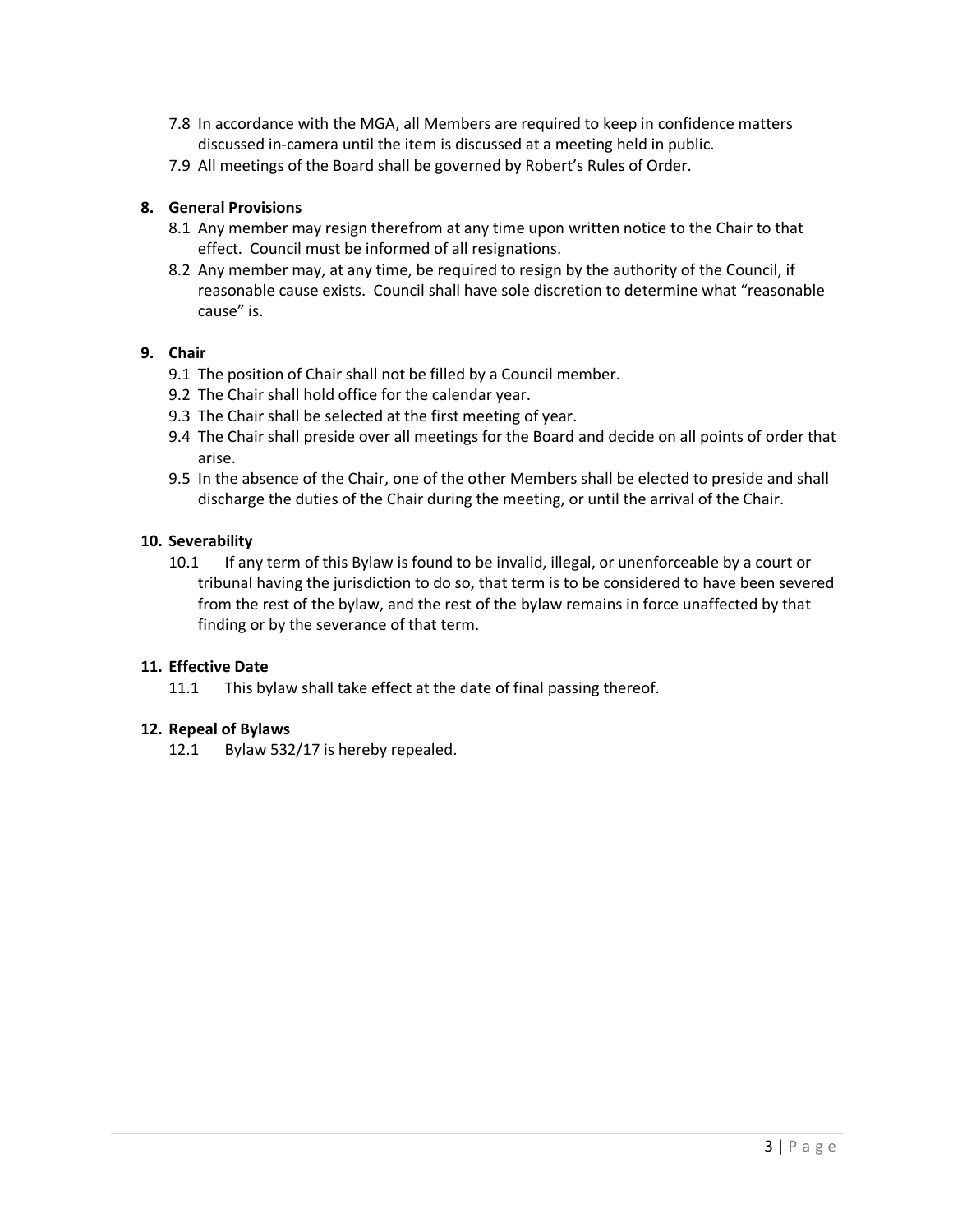Read a first time this \_\_\_\_\_\_\_\_ day of \_\_\_\_\_\_\_\_\_\_\_\_\_\_\_\_\_\_\_\_\_\_, 2019.

Read a second time this \_\_\_\_\_\_\_\_ day of \_\_\_\_\_\_\_\_\_\_\_\_\_\_\_\_\_\_\_\_\_\_\_\_, 2019.

Read a third and final time this \_\_\_\_\_\_\_\_ day of \_\_\_\_\_\_\_\_\_\_\_\_\_\_\_\_\_\_\_\_\_, 2019

Mayor

Chief Administrative Officer

\_\_\_\_\_\_\_\_\_\_\_\_\_\_\_\_\_\_\_\_\_\_\_\_\_\_\_\_\_\_\_\_

\_\_\_\_\_\_\_\_\_\_\_\_\_\_\_\_\_\_\_\_\_\_\_\_\_\_\_\_\_\_\_\_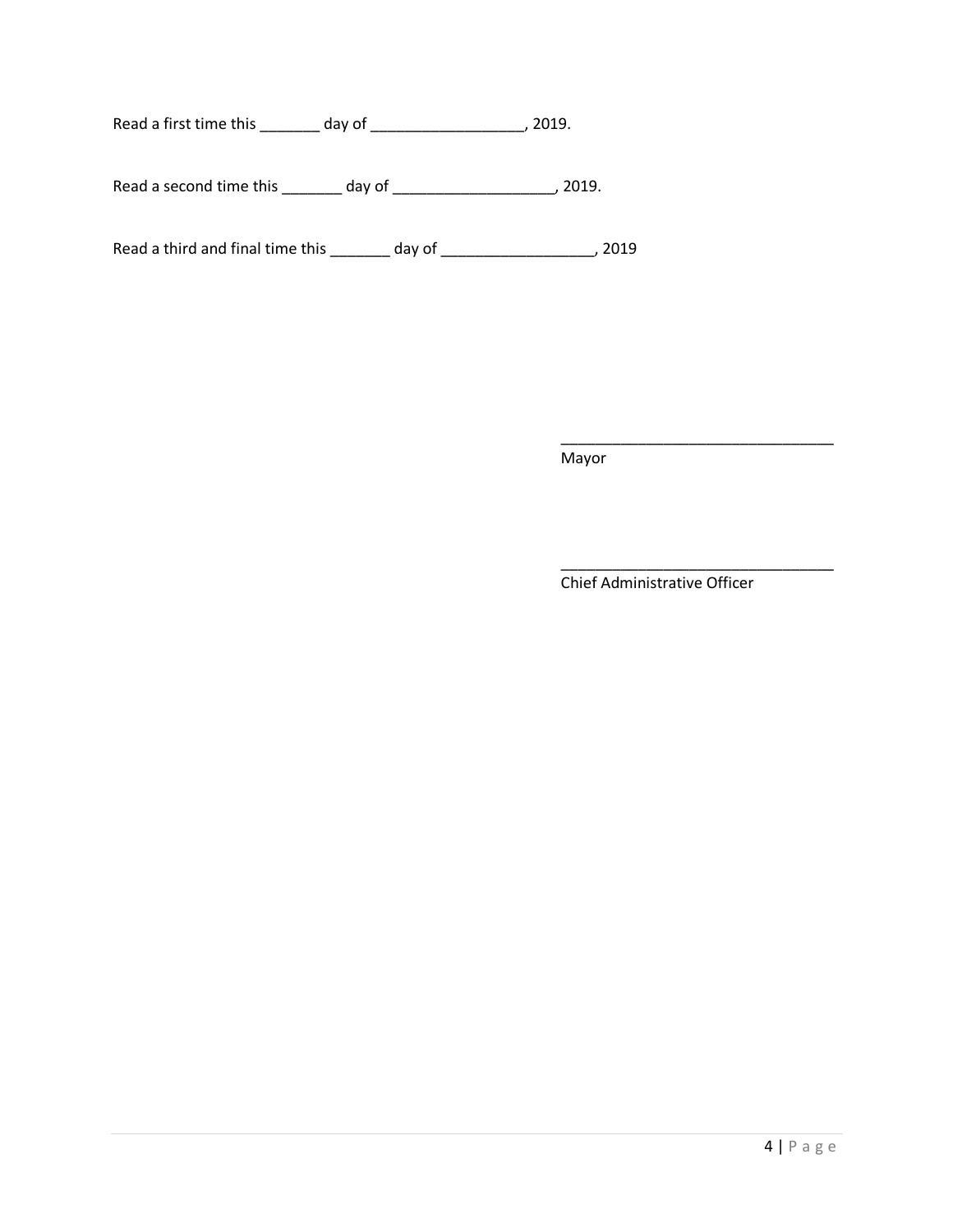Appendix D: Request for Decision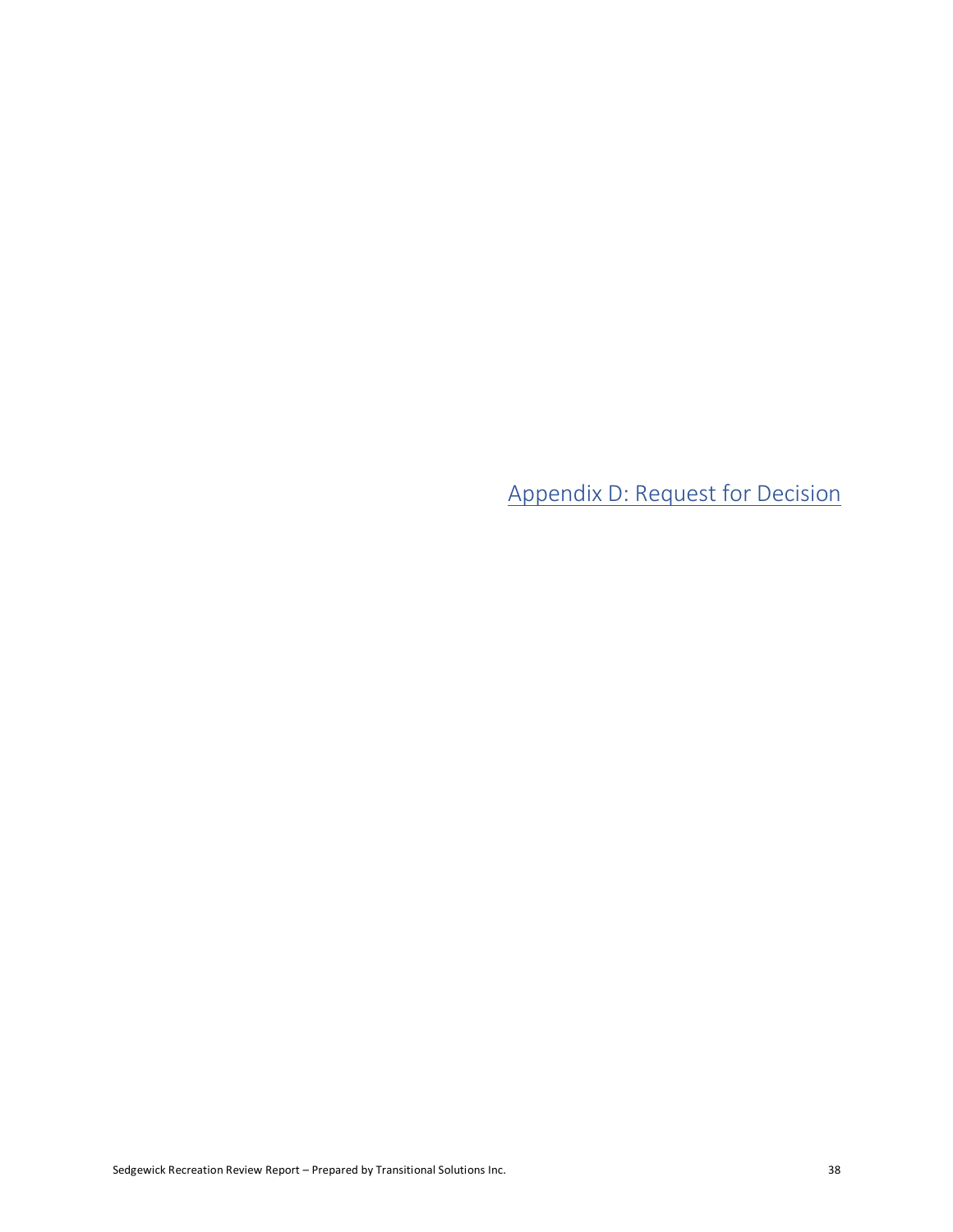

#### **ISSUE NAME**

#### **EXECUTIVE SUMMARY**

N/A

#### **BACKGROUND**

TSI was hired to conduct a recreation review of how four town-owned facilities are managed and operated and whether any efficiencies could be gained by making any changes to service delivery. Interviews and conversations were held with various stakeholders, documents and materials were reviewed, and a province wide survey of other municipalities was conducted, resulting in the preparation of a Report containing six recommendations on how the Town might move forward.

#### **BUDGET IMPLICATIONS**

There have been costs associated with retaining the services of Transitional Solutions Inc. to undertake this Recreation Review. In addition, the potential for additional costs exists as it relates to Recommendation 3 regarding public consultation. Depending on the process Council wishes to adopt, public consultation will have costs associated with it. These costs are reflected in Alternatives, below.

Council may wish to have individual meetings with each Board or a single meeting with all Boards plus a public meeting to hear any concerns from those who use or support the use of the Town facilities.

The cost impact to the Town may well depend on how the Boards respond to any potential changes from the current situation. If there is a loss of volunteers, lost fundraising initiatives, and lost grant revenue, then the Town may be hit with significant budget increases.

Further to this, Recommendations 4 thru 6 also have cost implications which vary considerably depending upon what service delivery changes are incorporated.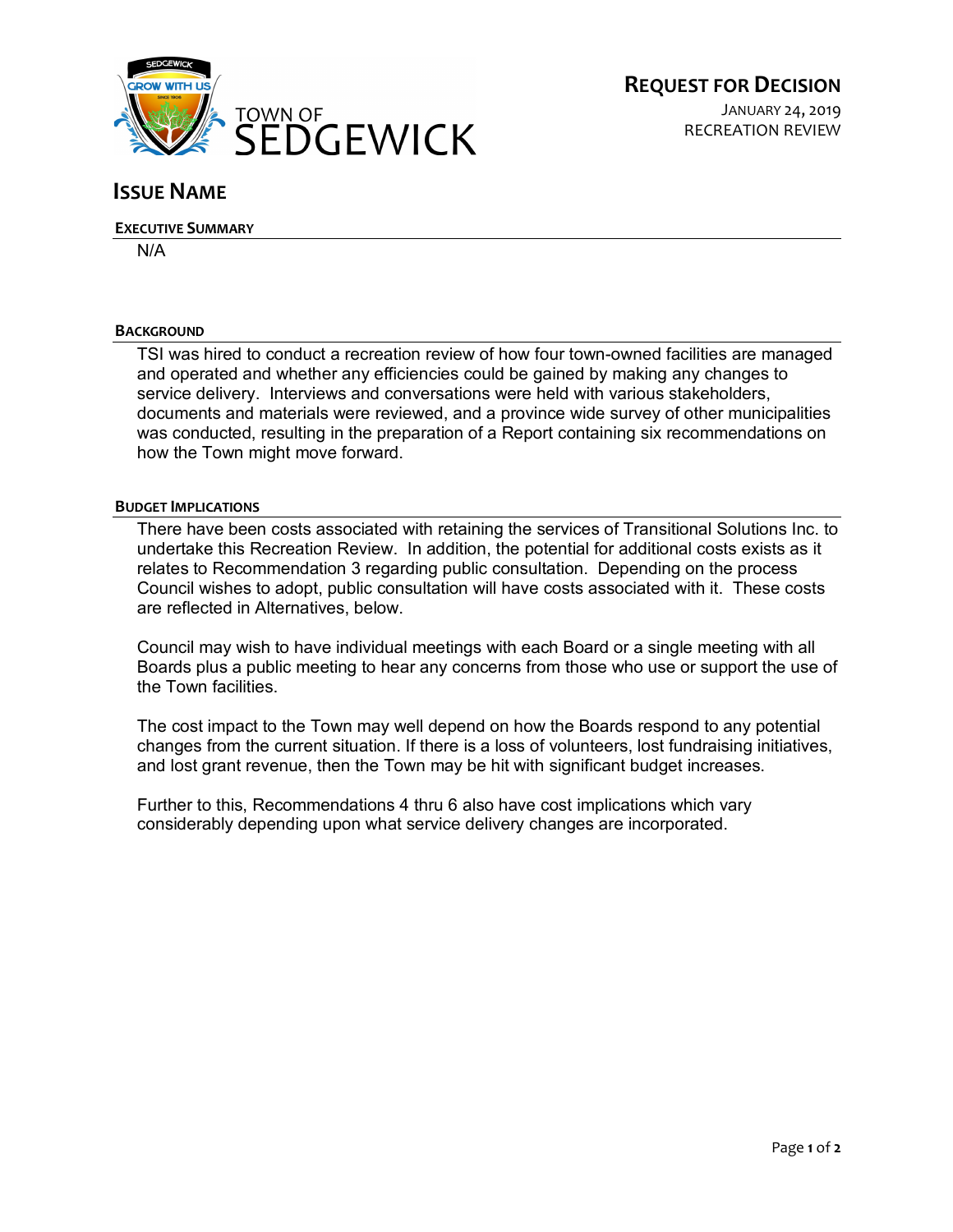

JANUARY 24, 2019 RECREATION REVIEW

#### **ALTERNATIVES**

- 1. Separate meetings with each Board Council would hear from each Board as to how they view the Report and what comments/concerns they have. Would involve four separate meetings. Council may conduct the meeting themselves or use a facilitator. The costs associated with Council being the facilitator are nil versus using a facilitator. A facilitator could range from a simple honorarium for someone local to hundreds of dollars using a professional facilitator/consultant four times. No facility costs are anticipated. *(Estimated cost for consultant is approximately ~\$6000.)*
- 2. One meeting with all four Boards Council would hear from all four groups at the same time. This allows all those present to hear what everyone is saying. This option costs same as Alternative 1 except it would occur only once. *(Estimated cost for consultant is approximately ~\$3100.)*
- 3. One meeting with the public a public meeting where Council hears from anyone in the community what comments/concerns they have. A public meeting can be hosted by Council at no cost to the municipality other than associated advertising costs. *(Consultant support not required.)*
- 4. A survey and one workshop with the public Completing a survey of facility users inperson at each recreation facility or via email for seasonal facilities that are not currently open, in addition to a public meeting as described above. The costs of this alternative are the same as Alternative 3 with the additional costs of implementing a survey, if using an external consultant. *(Estimated cost for consultant is approximately ~\$6200.)*

#### **RECOMMENDATIONS**

- 1. That Council release the TSI Final Report to the four Boards as well as the Public.
- 2. That Council launch a communications program to educate the Public as to the contents of the Town 2018 Strategic Plan.
- 3. That Council embark upon a public consultation process prior to the adoption of Recommendations 4 thru 6 in the Town of Sedgewick Recreation Review Report prepared by Transitional Solutions Inc.
- 4. That Council adopt Alternatives 2 & 4 as listed above. And further, that the services of a professional facilitator/consultant be used.

#### **ATTACHMENTS**

1. Transitional Solutions Inc. Recreation Review - Final Report (January 2019)